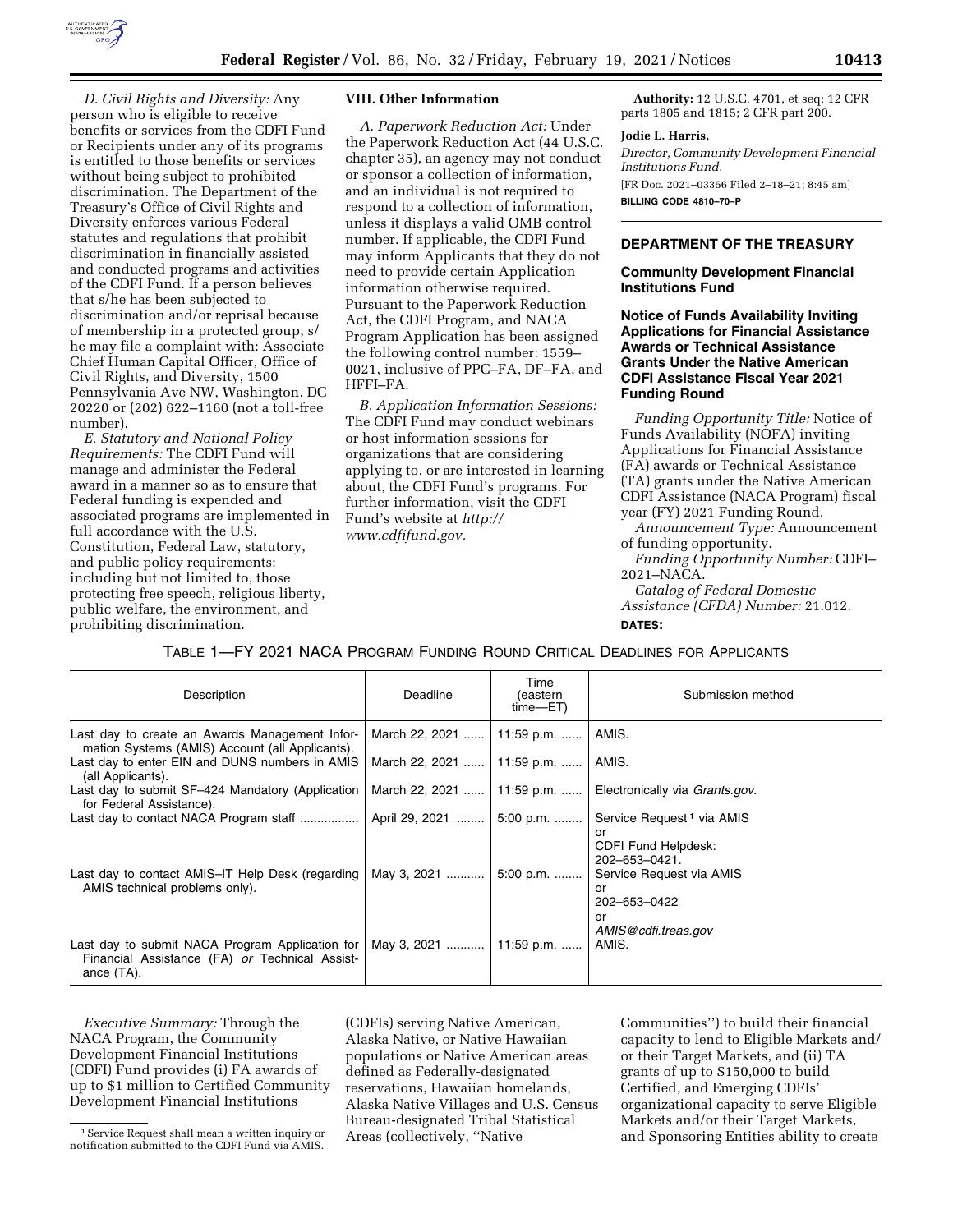Certified CDFIs that serve Native Communities. All awards provided through this NOFA are subject to funding availability.

#### **I. Program Description**

*A. History:* The CDFI Fund was established by the Riegle Community Development Banking and Financial Institutions Act of 1994 to promote economic revitalization and community development through investment in and assistance to CDFIs. The Native American CDFI Assistance (NACA) Program made its first awards in 2002, after the CDFI Program began making awards in 1996.

*B. Priorities:* Through the NACA Program's FA awards and TA grants, the CDFI Fund invests in and builds the capacity of for-profit and non-profit community based lending organizations known as CDFIs. These organizations, certified as CDFIs by the CDFI Fund, serve Native Communities.

*C. Authorizing Statutes and Regulations:* The CDFI Program is authorized by the Riegle Community Development Banking and Financial Institutions Act of 1994 (Pub. L. 103– 325, 12 U.S.C. 4701 *et seq.*) (Authorizing Statute). The regulations governing the NACA Program are found at 12 CFR parts 1805 and 1815 (the Regulations) and are used by the CDFI Fund to govern, in general, the NACA Program, setting forth evaluation criteria and other program requirements. The CDFI

Fund encourages Applicants to review the Regulations; this NOFA; the NACA Program Application for Financial Assistance or Technical Assistance (the Application); all related materials and guidance documents found on the CDFI Fund's website (Application materials); and the Uniform Administrative Requirements, Cost Principles, and Audit Requirements for Federal Awards (2 CFR part 1000), which is the Department of the Treasury's codification of the Office of Management and Budget (OMB) government-wide framework for grants management at 2 CFR part 200 (the Uniform Requirements) for a complete understanding of the NACA Program. Capitalized terms in this NOFA are defined in the Authorizing Statute, the Regulations, this NOFA, the Application, Application materials, or the Uniform Requirements. Details regarding Application content requirements are found in the Application and Application materials.

*D. Uniform Administrative Requirements, Cost Principles, and Audit Requirements for Federal Awards (2 CFR part 1000):* The Uniform Requirements codify financial, administrative, procurement, and program management standards that Federal award agencies must follow. When evaluating Applications, awarding agencies must evaluate the risks posed by each Applicant, and each Applicant's merits and eligibility. These requirements are designed to ensure that Applicants for Federal assistance receive a fair and consistent review prior to an award decision. This review will assess items such as the Applicant's financial stability, quality of management systems, the soundness of its business plan, history of performance, ability to achieve measurable impacts through its products and services, and audit findings. In addition, the Uniform Requirements include guidance on audit requirements and other award compliance requirements for Recipients.

*E. Funding limitations:* The CDFI Fund reserves the right to fund, in whole or in part, any, all, or none of the Applications submitted in response to this NOFA. The CDFI Fund also reserves the right to reallocate funds from the amount that is anticipated to be available through this NOFA to other CDFI Fund initiatives that are designed to benefit Native Communities, particularly if the CDFI Fund determines that the number of awards made through this NOFA is fewer than projected.

#### **II. Federal Award Information**

A. Funding Availability:

*1. FY 2021 Funding Round:* The CDFI Fund expects to award, through this NOFA, approximately \$16.5 million as indicated in the following table:

# TABLE 2—FY 2021 FUNDING ROUND ANTICIPATED CATEGORY AMOUNTS

|                                                                                | <b>Estimated total</b><br>amount<br>to be awarded<br>(millions) | <b>Award Amount</b> |             | Estimated                          | Estimate                                   | Average                         |
|--------------------------------------------------------------------------------|-----------------------------------------------------------------|---------------------|-------------|------------------------------------|--------------------------------------------|---------------------------------|
| Funding categories<br>(see definition in Table 7 for TA or Table)<br>8 for FA) |                                                                 | Minimum             | Maximum     | number<br>of awards for<br>FY 2021 | average<br>amount<br>awarded in<br>FY 2021 | amount<br>awarded in<br>FY 2020 |
|                                                                                | \$11.9                                                          | \$150,000           | \$1,000,000 | 23                                 | \$517,000                                  | \$615,000                       |
| Persistent Poverty Counties-Financial                                          |                                                                 |                     |             |                                    |                                            |                                 |
| Assistance (PPC-FA)                                                            | 1.6                                                             | 100.000             | 300,000     | 11                                 | 145.000                                    | 143.750                         |
|                                                                                |                                                                 | 10.000              | \$150,000   | 20                                 | 148,000                                    | 145.000                         |
| Total (Base-FA, PPC-FA, and TA)                                                | 16.5                                                            |                     |             | 54                                 |                                            |                                 |
| Disability Funds-Financial Assistance                                          |                                                                 |                     |             |                                    |                                            |                                 |
|                                                                                | 3                                                               | 100.000             | 500.000     | 16                                 | 187.000                                    | 235,000                         |
| Healthy Food Financing Initiative-Finan-                                       |                                                                 |                     |             |                                    |                                            |                                 |
| cial Assistance (HFFI-FA) *                                                    | 22                                                              | 500.000             | 5.000.000   | 14                                 | 1.600.000                                  | 1.692.000                       |

\* DF–FA and HFFI–FA appropriation will be allocated in one competitive round between the NACA and CDFI Program NOFAs.

The CDFI Fund reserves the right to award more or less than the amounts cited above in each category, based upon available funding and other factors, as appropriate.

*2. Funding Availability for the FY 2021 Funding Round:* As of the date of this NOFA the CDFI Fund is operating under the Consolidated Appropriations Act, 2021 (Pub. L. 116–260).

*3. Anticipated Start Date and Period of Performance:* The Period of

Performance for TA grants begins with the date of the award announcement and includes either (i) an Emerging CDFI Recipient's three full consecutive fiscal years after the date of the award announcement, or (ii) a Certified CDFI Recipient's two full consecutive fiscal years after the date of the award announcement, or (iii) a Sponsoring Entity Recipient's four full years after the date of the award announcement,

during which the Recipient must meet the Performance Goals and Measures (PG&Ms) set forth in the Assistance Agreement. The Period of Performance for FA awards begins with the date of the award announcement and includes a Recipient's three full consecutive fiscal years after the date of the award announcement, during which time the Recipient must meet the PG&Ms set forth in the Assistance Agreement.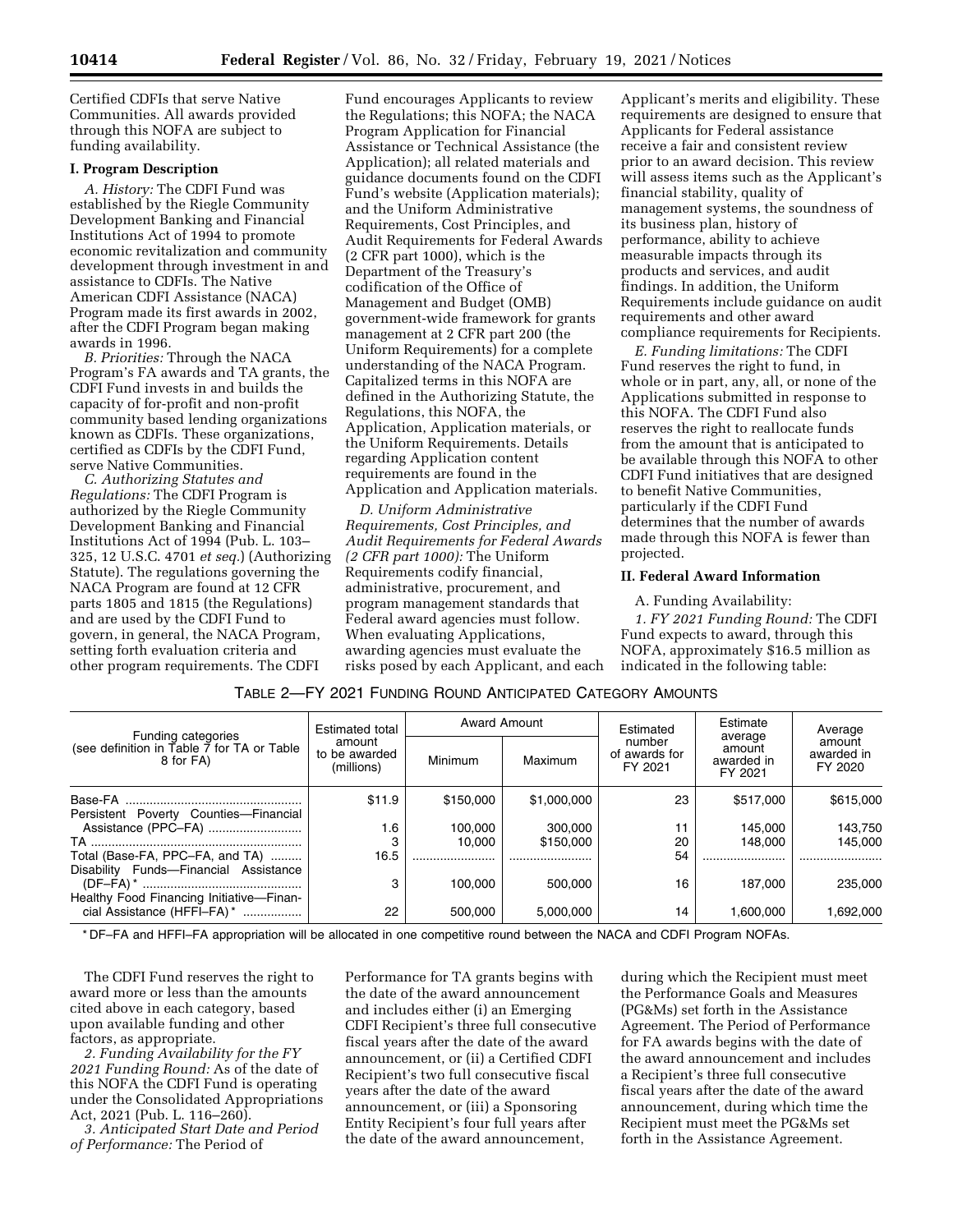*B. Types of Awards:* Through the NACA Program, the CDFI Fund provides two types of awards: Financial Assistance (FA) and Technical Assistance (TA) awards. *An Applicant may submit an Application for a TA grant or an FA award under the NACA Program, but not both.* FA Awards include the Base Financial Assistance (Base-FA) award and the following awards that are provided as a supplement to the Base-FA award: Healthy Food Financing Initiative-Financial Assistance (HFFI–FA), Persistent Poverty Counties-Financial Assistance (PPC–FA), and Disability Funds-Financial Assistance (DF–FA). The HFFI–FA, PPC–FA, and DF–FA Applications will be evaluated independently from the Base-FA Application, and will not affect the Base-FA Application evaluation or Base-FA award amount.

However, Applicants that qualify for the NACA Program may submit two Applications: *One* Application—either for a TA grant or an FA award, but not both—through the CDFI Program, and *one* Application—either for a TA grant or an FA award, but not both—through the NACA Program. NACA qualified Applicants that choose to apply for awards through both the CDFI Program and the NACA Program may either apply for the same type of award under each Program or for a different type of award under each Program. NACA qualified FA Applicants that choose to apply for an FA award under both the NACA Program and CDFI Program and are selected for an award under both Programs will be provided the FA award under the CDFI Program. NACA qualified TA Applicants that choose to apply for a TA award under both the NACA Program and CDFI Program and are selected for an award under both Programs will be provided the TA award under the NACA Program. NACA qualified Applicants that choose to apply for a TA award and a FA award under separate programs will be provided the larger of the two awards. NACA Applicants cannot receive an award under both Programs within the same funding round.

The Indian Community Economic Enhancement Act of 2020 (Pub. L. 116– 261) permanently waived the Matching Funds 2 requirement for Native American CDFIs, 3 and as a result,

Native American CDFI FA Applicants are not required to provide Matching Funds. Additionally, TA Applicants are not required to provide Matching Funds.

*1. Base-FA Awards:* Base-FA awards are provided in the form of a grant. The CDFI Fund reserves the right, in its sole discretion, to provide a Base-FA award in an amount other than that which the Applicant requests; however, the award amount will not exceed the Applicant's award request as stated in its Application.

*2. Persistent Poverty Counties— Financial Assistance (PPC–FA) Awards:*  PPC–FA awards will be provided as a supplement to Base-FA awards; therefore, only those Applicants that are selected to receive a Base-FA award through the NACA Program FY 2021 Funding Round will be eligible to receive a PPC–FA award. PPC–FA awards are provided in the form of a grant. The CDFI Fund reserves the right, in its sole discretion, to provide a PPC– FA award in an amount other than that which the Applicant requests; however, the award amount will not exceed the Applicant's award request as stated in its Application.

*3. Disability Funds—Financial Assistance (DF–FA) Awards:* DF–FA awards will be provided as a supplement to Base-FA awards; therefore, only those Applicants that have been selected to receive a Base-FA award through the NACA Program FY 2021 Funding Round will be eligible to receive a DF–FA award. DF–FA awards are provided in the form of a grant for Native American CDFIs. The CDFI Fund reserves the right, in its sole discretion, to provide a DF–FA award in an amount other than that which the Applicant requests; however, the award amount will not exceed the Applicant's award request as stated in its Application.

*4. Healthy Food Financing Initiative— Financial Assistance (HFFI–FA) Awards:* HFFI–FA awards will be provided as a supplement to Base-FA awards; therefore, only those Applicants that have been selected to receive a Base-FA award through the NACA Program FY 2021 Funding Round will be eligible to receive an HFFI–FA award. HFFI–FA awards are provided in the form of a grant for Native American CDFIs. The CDFI Fund reserves the right, in its sole discretion, to provide an HFFI–FA award in an amount other than that which the Applicant requests; however, the award amount will not exceed the Applicant's award request as stated in its Application.

*5. TA Grants:* TA is provided in the form of grants. The CDFI Fund reserves the right, in its sole discretion, to provide a TA grant in an amount other than that which the Applicant requests; however, the TA grant amount will not exceed the Applicant's request as stated in its Application.

C. Eligible Activities:

*1. FA Awards:* Base-FA, PPC–FA, DF– FA, and HFFI–FA award funds may be expended for activities serving Commercial Real Estate, Small Business, Microenterprise, Community Facilities, Consumer Financial Products, Consumer Financial Services, Commercial Financial Products, Commercial Financial Services, Affordable Housing, Intermediary Lending to Non-Profits and CDFIs, and other lines of business as deemed appropriate by the CDFI Fund in the following five categories: (i) Financial Products; (ii) Financial Services; (iii) Loan Loss Reserves; (iv) Development Services; and (v) Capital Reserves. The FA Budget is the amount of the award and must be expended in the five eligible activity categories prior to the end of the Budget Period. 4 None of the eligible activity categories will be authorized for Indirect Costs or an associated Indirect Cost Rate. Base-FA Recipients must meet PG&Ms, which will be derived from projections and attestations provided by the Applicant in its Application, to achieve one or more of the following FA Objectives: (i) Increase Volume of Financial Products in an Eligible Market(s) and/or in the Applicant's approved Target Market and/or Increase Volume of Financial Services in an Eligible Market(s) and/or in the Applicant's approved Target Market; (ii) Serve Eligible Market(s) or the Applicant's approved Target Market in New Geographic Area or Areas; (iii) Provide New Financial Products in an Eligible Market(s) and/or in the Applicant's approved Target Market, Provide New Financial Services in an Eligible Market(s) and/or in the Applicant's approved Target Market, or Provide New Development Services in an Eligible Market(s) and/or in the Applicant's approved Target Market; and (iv) Serve New Targeted Population or Populations. At the end of each year of the Period of Performance, 50% or more of the Financial Products closed by NACA Recipients must be in Native Communities. FA awards may only be used for Direct Costs associated with an eligible activity; no indirect expenses

<sup>2</sup>Matching Funds shall mean funds from sources other than the Federal government as defined in accordance with the CDFI Program Regulations at 12 CFR 1805.500.

<sup>3</sup>A Native American CDFI (Native CDFI) is one that Primarily Serves a Native Community. Primarily Serves is defined as 50% or more of an

Applicant's activities being directed to a Native Community.

<sup>4</sup>Budget Period means the time interval from the start date of a funded portion of an award to the end date of that funded portion during which Recipients are authorized to expend the funds awarded.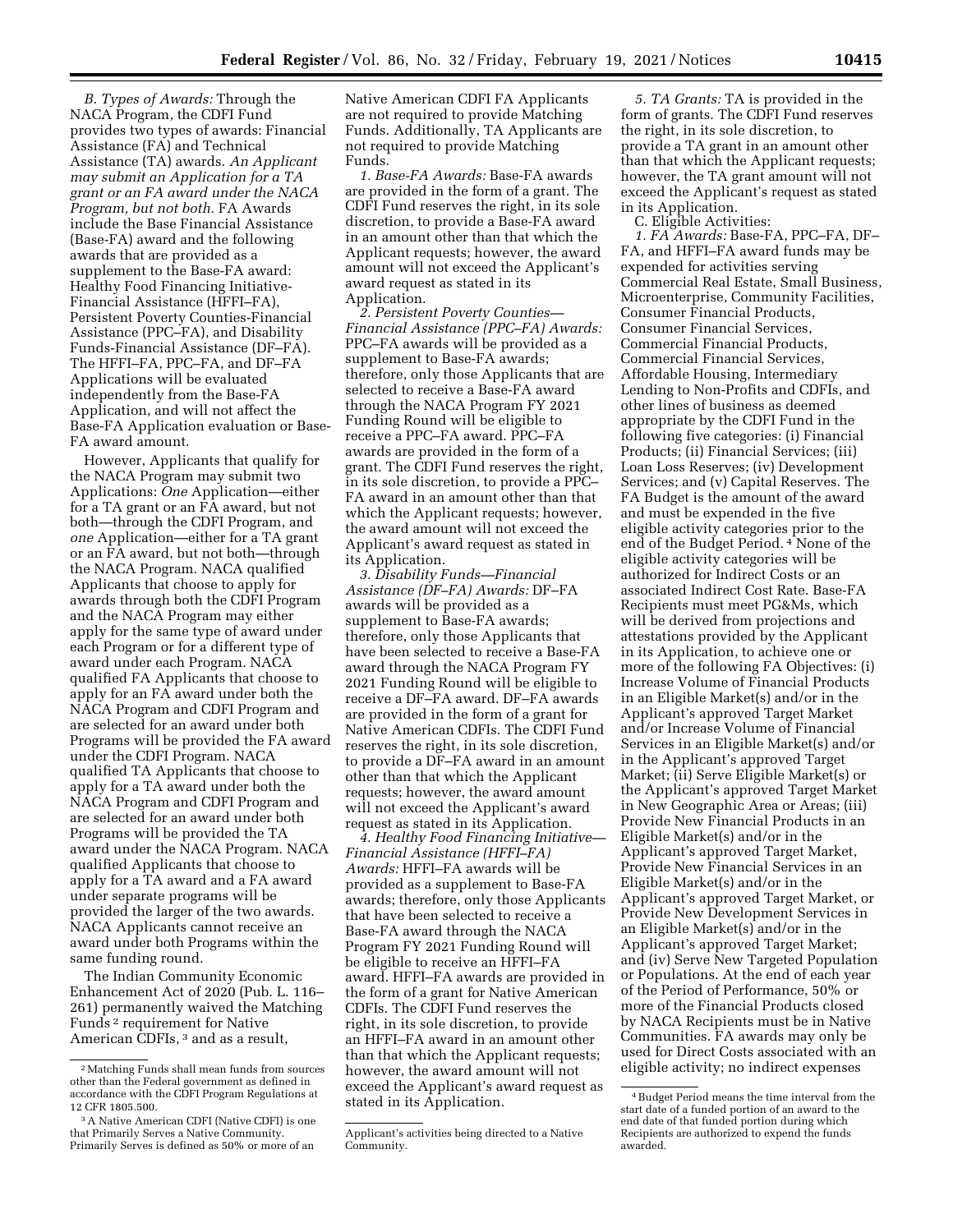are allowed. Up to 15% of the FA award may be used for Direct Administrative Expenses associated with an eligible FA activity. ''Direct Administrative Expenses'' shall mean Direct Costs, as described in 2 CFR 200.413 of the Uniform Requirements, which are

incurred by the Recipient to carry out the Financial Assistance. Direct Costs incurred to provide Development Services or Financial Services do not constitute Direct Administrative Expenses.

The Recipient must comply, as applicable, with the Buy American Act of 1933, 41 U.S.C. 8301–8303 and 2 CFR 200.216 of the Uniform Requirements, 5 with respect to any Direct Costs. For purposes of this NOFA, the five eligible activity categories are defined below:

# TABLE 3—BASE-FA, PPC–FA, DF–FA, AND HFFI–FA ELIGIBLE ACTIVITY CATEGORIES

| FA eligible activity          | FA eligible activity definition*                                                                                                                                                                                                                                                                                                                                                                                                                                                                                                                                                                                                                                 | Eligible CDFI institution types                                                          |
|-------------------------------|------------------------------------------------------------------------------------------------------------------------------------------------------------------------------------------------------------------------------------------------------------------------------------------------------------------------------------------------------------------------------------------------------------------------------------------------------------------------------------------------------------------------------------------------------------------------------------------------------------------------------------------------------------------|------------------------------------------------------------------------------------------|
| <i>i. Financial Products </i> | FA expended as loans, Equity Investments and similar financing ac-<br>tivities (as determined by the CDFI Fund) including the purchase of<br>loans originated by Certified CDFIs and the provision of loan guar-<br>antees. In the case of CDFI Intermediaries, Financial Products may<br>also include loans to CDFIs and/or Emerging CDFIs, and deposits<br>in Insured Credit Union CDFIs, Emerging Insured Credit Union<br>CDFIs, and/or State-Insured Credit Union CDFIs<br>For HFFI-FA, however, the purchase of loans originated by Certified<br>CDFIs, loan refinancing, or any type of financing for prepared food<br>outlets are not eligible activities | All.                                                                                     |
| ii. Financial Services        | FA expended for providing checking, savings accounts, check cash-<br>ing, money orders, certified checks, automated teller machines, de-<br>posit taking, safe deposit box services, and other similar services.                                                                                                                                                                                                                                                                                                                                                                                                                                                 | Regulated Institutions <sup>6</sup> only.<br>Not applicable for HFFI-FA Recipi-<br>ents. |
| iii. Loan Loss Reserves       | FA set aside in the form of cash reserves, or through accounting-<br>based accrual reserves, to cover losses on loans, accounts, and<br>notes receivable or for related purposes that the CDFI Fund deems<br>appropriate.                                                                                                                                                                                                                                                                                                                                                                                                                                        | All.                                                                                     |
| iv. Development Services      | FA expended for activities undertaken by a CDFI, its Affiliate or con-<br>tractor that (i) promote community development and (ii) prepare or<br>assist current or potential borrowers or investees to use the CDFI's<br>Financial Products or Financial Services. For example, such activi-<br>ties include financial or credit counseling;.<br>homeownership counseling; business planning; and management as-<br>sistance                                                                                                                                                                                                                                      | All.                                                                                     |
| v. Capital Reserves           | FA set aside as reserves to support the Applicant's ability to leverage<br>other capital, for such purposes as increasing its net assets or pro-<br>viding financing, or for related purposes as the CDFI Fund deems<br>appropriate.                                                                                                                                                                                                                                                                                                                                                                                                                             | Regulated Institutions only.<br>Not applicable for DF-FA.                                |
| vi.                           |                                                                                                                                                                                                                                                                                                                                                                                                                                                                                                                                                                                                                                                                  |                                                                                          |

\* All FA eligible activities must be in an Eligible Market or the Applicant's approved Target Market. Eligible Market is defined as (i) a geographic area meeting the requirements set forth in 12 CFR 1805.201(b)(3)(ii), or (ii) individuals that are Low-Income, African American, Hispanic, Native American, Native Hawaiians residing in Hawaii, Alaska Natives residing in Alaska, or Other Pacific Islanders residing in American Samoa, Guam or the Northern Mariana Islands.

*2. DF–FA Award:* DF–FA award funds may only be expended for eligible FA activities (referenced in Table 3) to directly or indirectly benefit individuals with disabilities. The DF–FA Recipient must close Financial Products for the primary purpose of directly or indirectly benefiting people with disabilities, where the majority of the DF–FA supported loans or investments benefit individuals with disabilities, in an amount equal to or greater than 85% of the total DF–FA provided. Eligible DF– FA financing activities may include, among other activities, loans to develop or purchase affordable, accessible, and safe housing; loans to provide or facilitate employment opportunities;

and loans to purchase assistive technology.

For the purposes of DF- FA, a person with a Disability is a person who has a physical or mental impairment that substantially limits one or more major life activities, a person who has a history or record of such an impairment, or a person who is perceived by others as having such an impairment, as defined by the American Disabilities Act (ADA) at *[https://www.ada.gov/](https://www.ada.gov/cguide.htm) [cguide.htm.](https://www.ada.gov/cguide.htm)* 

*3. TA Grants:* TA grant funds may be expended for the following eight eligible activity categories: (i) Compensation— Personal Services; (ii) Compensation— Fringe Benefits; (iii) Professional Service Costs; (iv) Travel Costs; (v) Training and Education Costs; (vi)

Equipment; (vii) Supplies; and (viii) Incorporation Costs. Only Sponsoring Entities may use TA grant funds for Incorporation Costs. The TA Budget is the amount of the award and must be expended in the eight eligible activity categories before the end of the Budget Period. None of the eligible activity categories will be authorized for Indirect Costs or an associated Indirect Cost Rate. Any expenses that are prohibited by the Uniform Requirements are unallowable and are generally found in Subpart E-Cost Principles. The Recipient must comply, as applicable, with the Buy American Act of 1933, 41 U.S.C. 8301–8303 and 2 CFR 200.216 of the Uniform Requirements, with respect to any Direct Costs. For purposes of this

<sup>5</sup> *2 CFR 200.216 prohibits Recipients and Subrecipients from obligating or expending loan or grant funds to procure or obtain, by contract or otherwise, equipment, services, or systems that use*  ''*covered telecommunications equipment*''*. As used* 

*herein,* ''*covered telecommunications equipment*'' *is telecommunications equipment produced by Huawei Technologies Company or ZTE Corporation (or any Subsidiary or Affiliate of such entities).* 

<sup>6</sup> Regulated Institutions include Insured Credit Unions, Insured Depository Institutions, State-Insured Credit Unions and Depository Institution Holding Companies.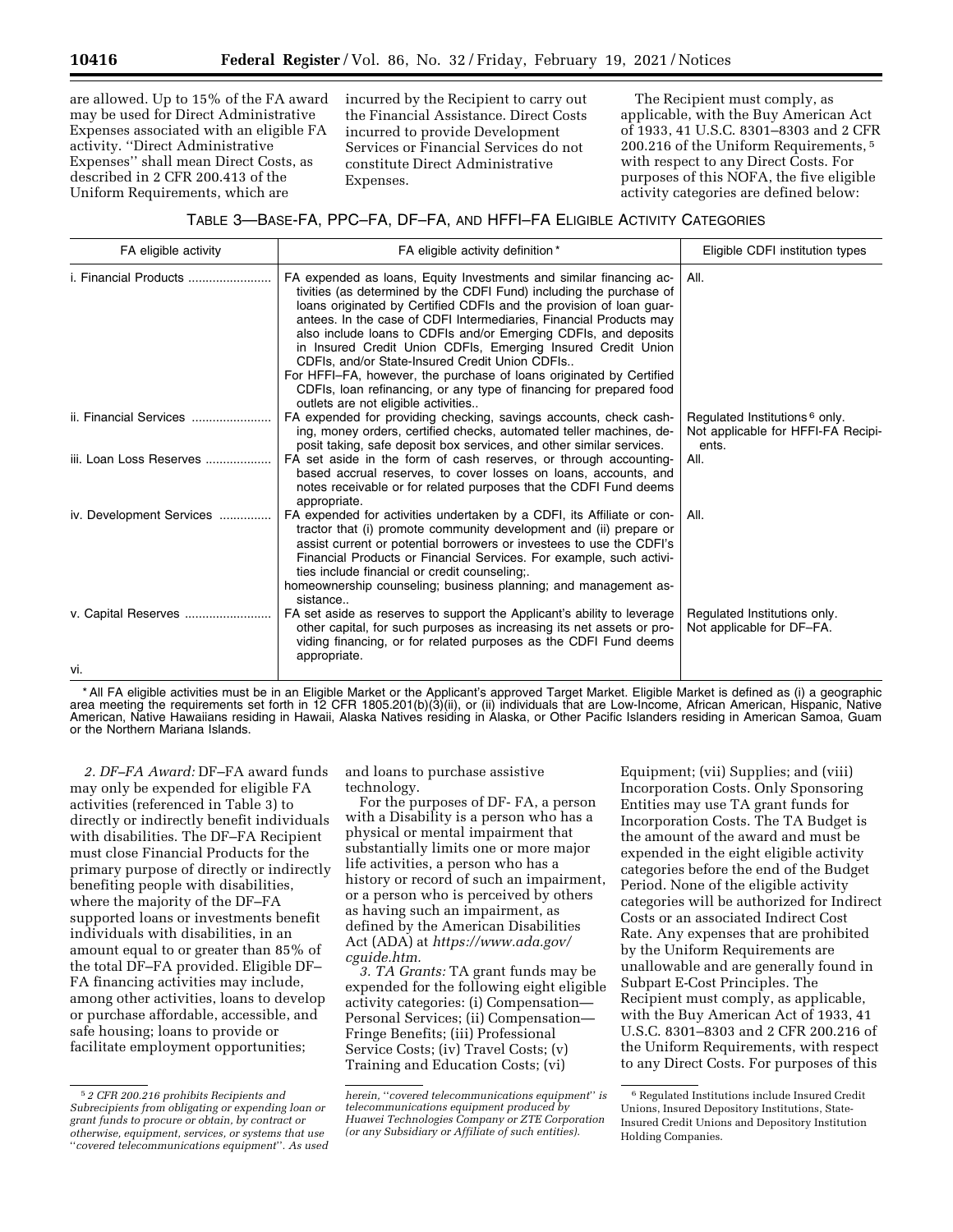#### NOFA, the eight eligible activity categories are defined below:

# TABLE 4—TA ELIGIBLE ACTIVITY CATEGORIES, SUBJECT TO THE APPLICABLE PROVISIONS OF THE UNIFORM **REQUIREMENTS**

| (i) Compensation-Personal<br>Services.                    | TA paid to cover all remuneration paid currently or accrued, for services of Applicant's employees rendered dur-<br>ing the Period of Performance under the TA grant in accordance with § 200.430 of the Uniform Requirements.<br>Any work performed directly but unrelated to the purposes of the TA grant may not be paid as Compensation<br>through a TA grant. For example, the salaries for building maintenance would not carry out the purpose of a<br>TA grant and would be deemed unallowable.                                                                                                                                                                                                                                                                                                                                                                                                                                                                                     |
|-----------------------------------------------------------|---------------------------------------------------------------------------------------------------------------------------------------------------------------------------------------------------------------------------------------------------------------------------------------------------------------------------------------------------------------------------------------------------------------------------------------------------------------------------------------------------------------------------------------------------------------------------------------------------------------------------------------------------------------------------------------------------------------------------------------------------------------------------------------------------------------------------------------------------------------------------------------------------------------------------------------------------------------------------------------------|
| (ii) Compensation-Fringe<br>Benefits.                     | TA paid to cover allowances and services provided by the Applicant to its employees as Compensation in addi-<br>tion to regular salaries and wages, in accordance with § 200.431 of the Uniform Requirements. Such expendi-<br>tures are allowable as long as they are made under formally established and consistently applied organiza-<br>tional policies of the Applicant.                                                                                                                                                                                                                                                                                                                                                                                                                                                                                                                                                                                                              |
| (iii) Professional Service<br>Costs.                      | TA used to pay for professional and consultant services (e.g., such as strategic and marketing plan develop-<br>ment), rendered by persons who are members of a particular profession or possess a special skill (e.g., credit<br>analysis, portfolio management), and who are not officers or employees of the Applicant, in accordance with<br>§200.459 of the Uniform Requirements. Payment for a consultant's services may not exceed the current max-<br>imum of the daily equivalent rate paid to an Executive Schedule Level IV Federal employee. Professional and<br>consultant services must build the capacity of the CDFI. For example, professional services that provide direct<br>Development Services to the customers does not build the capacity of the CDFI to provide those services and<br>would not be eligible. The Applicant must comply, as applicable, with 2 CFR 200.216 of the Uniform Require-<br>ments, with respect to payment of Professional Service Costs. |
| (iv) Travel Costs                                         | TA used to pay costs of transportation, lodging, subsistence, and related items incurred by the Applicant's per-<br>sonnel who are on travel status on business related to the TA award, in accordance with § 200.475 of the Uni-<br>form Requirements. Travel Costs do not include costs incurred by the Applicant's consultants who are on travel<br>status. Any payments for travel expenses incurred by the Applicant's personnel but unrelated to carrying out<br>the purpose of the TA grant would be deemed unallowable. As such, documentation must be maintained that<br>justifies the travel as necessary to the TA grant.                                                                                                                                                                                                                                                                                                                                                        |
| (v) Training and Education<br>Costs.                      | TA used to pay the cost of training and education provided by the Applicant for employees' development in ac-<br>cordance with § 200.473 of the Uniform Requirements. TA can only be used to pay for training costs incurred<br>by the Applicant's employees. Training and Education Costs may not be incurred by the Applicant's consult-<br>ants.                                                                                                                                                                                                                                                                                                                                                                                                                                                                                                                                                                                                                                         |
| (vi) Equipment                                            | TA used to pay for tangible personal property, having a useful life of more than one year and a per-unit acquisi-<br>tion cost of at least \$5,000, in accordance with § 200.1 of the Uniform Requirements. For example, items such<br>as office furnishings and information technology systems are allowable as Equipment costs. The Applicant<br>must comply, as applicable, with the Buy American Act of 1933, 41 U.S.C. 8301-8303 and 2 CFR 200.216 of<br>the Uniform Requirements, with respect to the purchase of Equipment.                                                                                                                                                                                                                                                                                                                                                                                                                                                          |
|                                                           | TA used to pay for tangible personal property with a per unit acquisition cost of less than \$5,000 in accordance<br>with § 200.1 of the Uniform Requirements. For example, a desktop computer costing \$1,000 is allowable as a<br>Supply cost. The Applicant must comply, as applicable, with the Buy American Act of 1933, 41 U.S.C. 8301-<br>8303 and 2 CFR 200.216 of the Uniform Requirements, with respect to the purchase of Supplies.                                                                                                                                                                                                                                                                                                                                                                                                                                                                                                                                              |
| (viii) Incorporation Costs<br>(Sponsoring Entities only). | TA used to pay for incorporation fees in connection with the establishment or reorganization of an organization as<br>a CDFI, in accordance with § 200.455 of the Uniform Requirements. Incorporation Costs are allowable for<br>NACA Program Sponsoring Entity Applicants only.                                                                                                                                                                                                                                                                                                                                                                                                                                                                                                                                                                                                                                                                                                            |

*4. HFFI–FA Award:* HFFI–FA award funds may only be expended for eligible FA activities referenced in Table 3. The HFFI–FA investments must comply with the following guidelines:

a. Recipient must close Financial Products for Healthy Food Retail Outlets and Healthy Food Non-Retail Outlets in its approved Target Market in an amount equal to or greater than 100% of the total HFFI Financial Assistance provided. Eligible financing activities to Healthy Food Retail Outlets and Healthy Food Non-Retail Outlets require that the majority of the loan or investment be devoted to offering a range of Healthy Food choices, which may include, among other activities, investments supporting an existing retail store or wholesale operation upgrade to offer an expanded range of Healthy Food choices, or supporting a nonprofit

organization that expands the availability of Healthy Foods in underserved areas.

b. Recipient must demonstrate that it has closed Financial Products to Healthy Food Retail Outlets located in Food Deserts in the Recipient's approved Target Market in an amount equal to 75% of the total HFFI Financial Assistance provided.

*Definitions:* 

*Healthy Foods:* Healthy Foods include unprepared nutrient-dense foods and beverages as set forth in the USDA Dietary Guidelines for Americans 2020– 2025 including whole fruits and vegetables, whole grains, fat free or lowfat dairy foods, lean meats and poultry (fresh, refrigerated, frozen or canned). Healthy Foods should have low or no added sugars, and be low-sodium, reduced sodium, or no-salt-added. (See

USDA Dietary Guidelines: *[http://](http://www.dietaryguidelines.gov) [www.dietaryguidelines.gov](http://www.dietaryguidelines.gov)*).

*Healthy Food Retail Outlets:*  Commercial sellers of Healthy Foods including, but not limited to, grocery stores, mobile food retailers, farmers markets, retail cooperatives, corner stores, bodegas, stores that sell other food and non-food items along with a range of Healthy Foods.

*Healthy Food Non-Retail Outlets:*  Wholesalers of Healthy Foods including, but not limited to, wholesale food outlets, wholesale cooperatives, or other non-retail food producers that supply for sale a range of Healthy Food options; entities that produce or distribute Healthy Foods for eventual retail sale, and entities that provide consumer education regarding the consumption of Healthy Foods.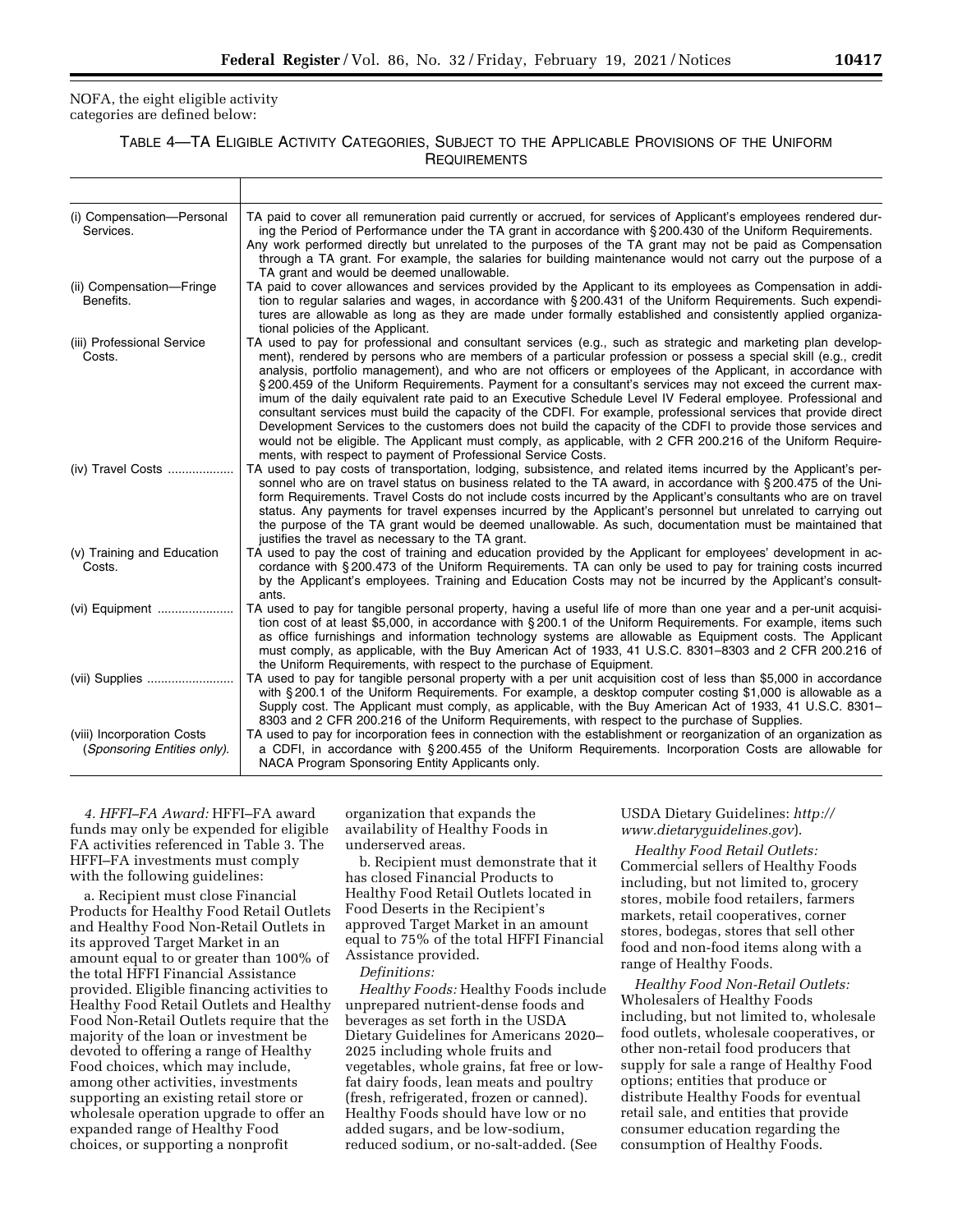*Food Deserts:* Distressed geographic areas where either a substantial number or share of residents has low access to a supermarket or large grocery store. For the purpose of satisfying this requirement, a Food Desert must either: (1) Be a census tract determined to be a Food Desert by the U.S. Department of Agriculture (USDA), in its USDA Food Access Research Atlas; (2) be a census tract adjacent to a census tract determined to be a Food Desert by the USDA, in its USDA Food Access Research Atlas; which has a median family income less than or equal to 120% of the applicable Area Median Family Income; or (3) be a Geographic Unit as defined in 12 CFR

1805.201(b)(3)(ii)(B), which (i) individually meets at least one of the criteria in 12 CFR 1805.201(b)(3)(ii)(D), and (ii) has been identified as having low access to a supermarket or grocery store through a methodology that has been adopted for use by another governmental or philanthropic healthy food initiative.

*5. PPC–FA Award:* PPC–FA award funds may only be expended for eligible FA activities referenced in Table 3. The PPC–FA Recipient must close Financial Products in PPC in an Eligible Market or in the Applicant's approved Target Market in an amount equal to or greater than 100% of the total PPC Financial Assistance provided. The specific counties that meet the criteria for

''persistent poverty'' can be found at: *[https://www.cdfifund.gov/Documents/](https://www.cdfifund.gov/Documents/CDFIPPCFeb19-2020.xls) [CDFIPPCFeb19-2020.xls.](https://www.cdfifund.gov/Documents/CDFIPPCFeb19-2020.xls)* 

### **III. Eligibility Information**

*A. Eligible Applicants:* For the purposes of this NOFA, the following tables set forth the eligibility criteria to receive an award from the CDFI Fund, along with certain definitions of terms. There are four categories of Applicant eligibility criteria: (1) CDFI certification criteria (Table 5); (2) requirements that apply to all Applicants (Table 6); (3) requirements that apply to TA Applicants (Table 7); and (4) requirements that apply to FA Applicants (Table 8).

# TABLE 5—CDFI CERTIFICATION CRITERIA DEFINITIONS

| • An entity that the CDFI Fund has officially notified that it meets all CDFI certification requirements.                                                                                                                                                   |
|-------------------------------------------------------------------------------------------------------------------------------------------------------------------------------------------------------------------------------------------------------------|
| • A non-Certified entity that demonstrates to the CDFI Fund in its Application that it has an acceptable<br>plan to meet CDFI certification requirements by the end of its Period of Performance, or another date<br>that the CDFI Fund selects.            |
| • An Emerging CDFI that has prior award(s) must comply with CDFI certification PG&M(s) stated in its<br>prior Assistance Agreement(s).                                                                                                                      |
| • An Emerging CDFI selected to receive a TA grant will be required to become a Certified CDFI by a date<br>specified in the Assistance Agreement.                                                                                                           |
| • Sponsoring Entities include any legal organization that primarily serves a Native Community with "pri-<br>mary" meaning, at least 50% of its activities are directed toward the Native Community.                                                         |
| • An eligible organization that proposes to create a separate legal organization that will become a Certified<br><b>CDFI</b> serving Native Communities.                                                                                                    |
| • Each Sponsoring Entity selected to receive a TA grant will be required to create a CDFI and ensure that<br>this newly created CDFI becomes certified by the dates specified in the Assistance Agreement.                                                  |
| The CDFI Fund uses the following definitions, set forth in the Office of Management and Budget (OMB)<br>Notice, Revisions to the Standards for the Classification of Federal Data on Race and Ethnicity (October<br>30, 1997), as amended and supplemented: |
| • American Indian, Native American, or Alaska Native: A person having origins in any of the original<br>peoples of North and South America (including Central America) and who maintains tribal affiliation<br>or community attachment; and                 |
| • Native Hawaiian (living in Hawaii): A person having origins in any of the original peoples of Hawaii.                                                                                                                                                     |
|                                                                                                                                                                                                                                                             |

|                                                                                           | • Only the entity that will carry out the proposed award activities may apply for an award (other than De-<br>pository Institution Holding Companies (DIHC) <sup>7</sup> —see below and Sponsoring Entities). Recipients may<br>not create a new legal entity to carry out the proposed award activities (except for Sponsoring Entities).<br>• The information in the Application should only reflect the activities of the Applicant, including the presen-<br>tation of financial and portfolio information. Do not include financial or portfolio information from parent<br>companies, Affiliates, or Subsidiaries in the Application unless it relates to the provision of Development<br>Services. |
|-------------------------------------------------------------------------------------------|-----------------------------------------------------------------------------------------------------------------------------------------------------------------------------------------------------------------------------------------------------------------------------------------------------------------------------------------------------------------------------------------------------------------------------------------------------------------------------------------------------------------------------------------------------------------------------------------------------------------------------------------------------------------------------------------------------------|
|                                                                                           | • An Applicant that applies on behalf of another organization will be rejected without further consideration,<br>other than Depository Institution Holding Companies (see below).                                                                                                                                                                                                                                                                                                                                                                                                                                                                                                                         |
| Application type and submission                                                           | • Applicants must submit the Required Application Documents listed in Table 10.                                                                                                                                                                                                                                                                                                                                                                                                                                                                                                                                                                                                                           |
| overview through <i>Grants.gov</i> and<br>Awards Management Information<br>System (AMIS). | • The CDFI Fund will only accept Applications that use the official Application templates provided on the<br>Grants.gov and AMIS websites. Applications submitted with alternative or altered templates will not be<br>considered.                                                                                                                                                                                                                                                                                                                                                                                                                                                                        |
|                                                                                           | • Applicants undergo a two-step process that requires the submission of Application documents by two<br>separate deadlines in two different locations: (1) The SF-424 in <i>Grants.gov</i> and (2) all other Required<br>Application Documents in AMIS.                                                                                                                                                                                                                                                                                                                                                                                                                                                   |
|                                                                                           | • Grants.gov and the SF-424:                                                                                                                                                                                                                                                                                                                                                                                                                                                                                                                                                                                                                                                                              |
|                                                                                           | ○ Grants.gov: Applicants must submit the Standard Form (SF) SF-424, Application for Federal Assist-<br>ance.                                                                                                                                                                                                                                                                                                                                                                                                                                                                                                                                                                                              |
|                                                                                           | $\circ$ All Applicants must register in the <i>Grants.gov</i> system to successfully submit an Application. The<br>Grants.gov registration process can take 30 days or more to complete. The CDFI Fund strongly en-<br>courages Applicants to register as early as possible.                                                                                                                                                                                                                                                                                                                                                                                                                              |
|                                                                                           | $\circ$ The CDFI Fund will not extend the SF-424 application deadline for any Applicant that started the<br>Grants.gov registration process on, before, or after the date of the publication of this NOFA, but did<br>not complete it by the deadline except in the case of a Federal government administrative or tech-<br>nological error that directly resulted in a late submission of the SF-424.                                                                                                                                                                                                                                                                                                    |

#### TABLE 6—ELIGIBILITY REQUIREMENTS FOR ALL APPLICANTS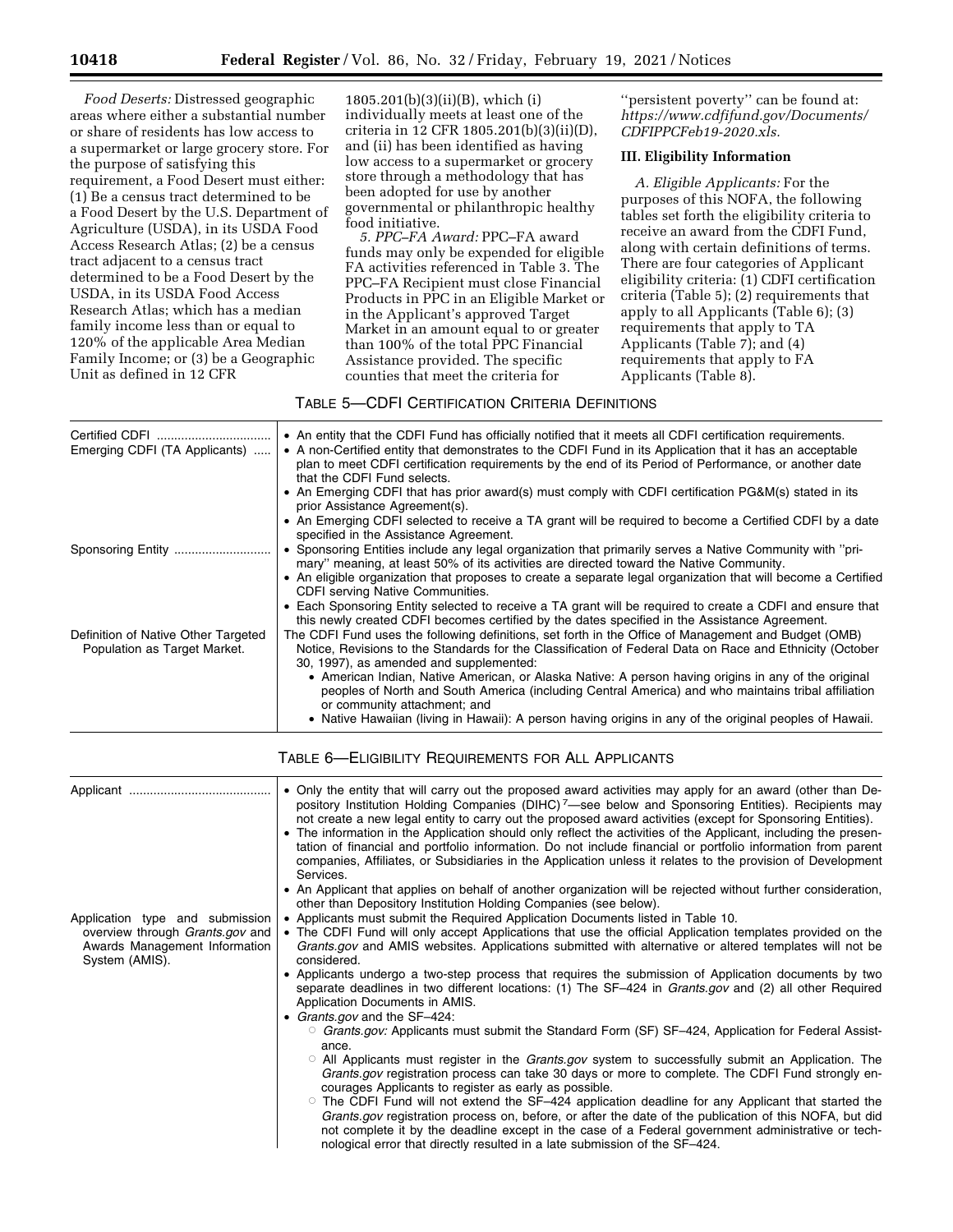۰

TABLE 6—ELIGIBILITY REQUIREMENTS FOR ALL APPLICANTS—Continued

|                                      | $\circ$ The SF-424 must be submitted in <i>Grants.gov</i> on or before the deadline listed in Table 1 and Table<br>12. Applicants are strongly encouraged to submit their SF-424 as early as possible in the |
|--------------------------------------|--------------------------------------------------------------------------------------------------------------------------------------------------------------------------------------------------------------|
|                                      | Grants.gov portal.<br>$\circ$ The deadline for the <i>Grants.gov</i> submission is before the AMIS submission deadline.                                                                                      |
|                                      | $\circ$ The SF-424 must be submitted under the NACA Program Funding Opportunity Number for the                                                                                                               |
|                                      |                                                                                                                                                                                                              |
|                                      | NACA Program Application. NACA Program Applicants should be careful to not select the CDFI                                                                                                                   |
|                                      | Program Funding Opportunity Number when submitting their SF-424 for the NACA Program. NACA                                                                                                                   |
|                                      | Program Applicants that submit their SF-424 for the NACA Program Application under the CDFI                                                                                                                  |
|                                      | Program Funding Opportunity Number will be deemed ineligible for the NACA Program Application.                                                                                                               |
|                                      | $\circ$ If the SF-424 is not accepted by <i>Grants.gov</i> by the deadline, the CDFI Fund will not review any                                                                                                |
|                                      | material submitted in AMIS and the Application will be deemed ineligible.                                                                                                                                    |
|                                      | • AMIS and all other Required Application Documents listed in Table 10:                                                                                                                                      |
|                                      | ○ AMIS is an enterprise-wide information technology system. Applicants will use AMIS to submit and                                                                                                           |
|                                      | store organization and Application information with the CDFI Fund.                                                                                                                                           |
|                                      | ○ Applicants are only allowed one NACA Program Application submission in AMIS.                                                                                                                               |
|                                      | ○ Each Application in AMIS must be signed by an Authorized Representative.                                                                                                                                   |
|                                      | O Applicants must ensure that the Authorized Representative is an employee or officer of the Appli-                                                                                                          |
|                                      | cant, authorized to sign legal documents on behalf of the organization. Consultants working on be-                                                                                                           |
|                                      | half of the organization may not be designated as Authorized Representatives.                                                                                                                                |
|                                      | $\circ$ Only the Authorized Representative or Application Point of Contact, included in the Application, may                                                                                                 |
|                                      | submit the Application in AMIS.                                                                                                                                                                              |
|                                      | O All Required Application Documents must be submitted in AMIS on or before the deadline specified                                                                                                           |
|                                      | in Tables 1 and 12.                                                                                                                                                                                          |
|                                      | $\circ$ The CDFI Fund will not extend the deadline for any Applicant except in the case of a Federal gov-                                                                                                    |
|                                      | ernment administrative or technological error that directly resulted in the late submission of the Ap-                                                                                                       |
|                                      | plication in AMIS.                                                                                                                                                                                           |
| Employer<br>Identification<br>Number | • Applicants must have a unique EIN assigned by the Internal Revenue Service (IRS).                                                                                                                          |
| (EIN).                               |                                                                                                                                                                                                              |
|                                      | • The CDFI Fund will reject an Application submitted with the EIN of a parent or Affiliate organization.                                                                                                     |
|                                      | • The EIN in the Applicant's AMIS account must match the EIN in the Applicant's System for Award Man-                                                                                                        |
|                                      | agement (SAM) account. The CDFI Fund reserves the right to reject an Application if the EIN in the Ap-                                                                                                       |
|                                      | plicant's AMIS account does not match the EIN in its SAM account.                                                                                                                                            |
|                                      | • Applicants must enter their EIN into their AMIS profile on or before the deadline specified in Tables 1                                                                                                    |
|                                      | and 12.                                                                                                                                                                                                      |
| Dun & Bradstreet, (DUNS) number      | • Pursuant to OMB guidance (68 FR 38402), an Applicant must apply using its unique DUNS number in                                                                                                            |
|                                      | Grants.gov.                                                                                                                                                                                                  |
|                                      | • The CDFI Fund will reject an Application submitted with the DUNS number of a parent or Affiliate organi-                                                                                                   |
|                                      | zation.                                                                                                                                                                                                      |
|                                      | • The DUNS number in the Applicant's AMIS account must match the DUNS number in the Applicant's                                                                                                              |
|                                      | Grants.gov and SAM accounts. The CDFI Fund will reject an Application if the DUNS number in the Ap-                                                                                                          |
|                                      | plicant's AMIS account does not match the DUNS number in its Grants.gov and SAM accounts.                                                                                                                    |
|                                      | • Applicants must enter their DUNS number into their AMIS profile on or before the deadline specified in                                                                                                     |
|                                      | Tables 1 and 12.                                                                                                                                                                                             |
| System for Award Management          | • SAM is a web-based, government-wide application that collects, validates, stores, and disseminates                                                                                                         |
| (SAM).                               | business information about the federal government's trading partners in support of the contract awards,                                                                                                      |
|                                      | grants, and electronic payment processes.                                                                                                                                                                    |
|                                      | • Applicants must register in SAM as part of the <i>Grants.gov</i> registration process.                                                                                                                     |
|                                      | • Applicants must have a DUNS number and an EIN number in order to register in SAM.                                                                                                                          |
|                                      | • Applicants must be registered in SAM in order to submit an SF-424 in <i>Grants.gov</i> .                                                                                                                   |
|                                      | • The CDFI Fund reserves the right to deem an Application ineligible if the Applicant's SAM account ex-                                                                                                      |
|                                      | pires during the Application evaluation period, or is set to expire before September 30, 2021, and the                                                                                                       |
|                                      | Applicant does not re-activate, or renew, as applicable, the account within the deadlines that the CDFI                                                                                                      |
|                                      | Fund communicates to affected Applicants during the Application evaluation period.                                                                                                                           |
| AMIS Account                         | • Each Applicant must register as an organization in AMIS and submit all Required Application Documents                                                                                                      |
|                                      | listed in Table 10 through the AMIS portal.                                                                                                                                                                  |
|                                      | • The Application of any organization that does not properly register in AMIS by the deadline set forth in                                                                                                   |
|                                      | Table 1-FY 2021 NACA Program Funding Round Critical Deadlines for Applicants-will be rejected                                                                                                                |
|                                      | without further consideration.                                                                                                                                                                               |
|                                      | • The Authorized Representative and/or Application Point of Contact must be included as "users" in the                                                                                                       |
|                                      | Applicant's AMIS account.                                                                                                                                                                                    |
|                                      | • An Applicant that fails to properly register and update its AMIS account may miss important communica-                                                                                                     |
|                                      | tion from the CDFI Fund and/or may not be able to successfully submit an Application.                                                                                                                        |
| 501 (c)(4) status                    | • Pursuant to 2 U.S.C. 1611, any 501(c)(4) organization that engages in lobbying activities is not eligible                                                                                                  |
|                                      | to receive a CDFI or NACA Program award.                                                                                                                                                                     |
| Compliance with Nondiscrimination    | • An Applicant may not be eligible to receive an award if proceedings have been instituted against it in,                                                                                                    |
| and Equal Opportunity Statutes,      | by, or before any court, governmental agency, or administrative body, and a final determination within                                                                                                       |
| Regulations, and Executive Or-       | the last three years indicates the Applicant has violated any of the following laws, including but not lim-                                                                                                  |
| ders.                                | ited to: Title VI of the Civil Rights Act of 1964, as amended (42 U.S.C.2000d); Section 504 of the Reha-                                                                                                     |
|                                      | bilitation Act of 1973 (29 U.S.C. 794); the Age Discrimination Act of 1975, (42 U.S.C. 6101–6107), and                                                                                                       |
|                                      | Executive Order 13166, Improving Access to Services for Persons with Limited English Proficiency.                                                                                                            |
| Depository Institution Holding Com-  | • In the case where a CDFI Depository Institution Holding Company Applicant intends to carry out the ac-                                                                                                     |
| pany Applicant.                      | tivities of an award through its Subsidiary CDFI Insured Depository Institution, the Application must be                                                                                                     |
|                                      | submitted by the CDFI Depository Institution Holding Company and reflect the activities and financial                                                                                                        |
|                                      | performance of the Subsidiary CDFI Insured Depository Institution.                                                                                                                                           |
|                                      |                                                                                                                                                                                                              |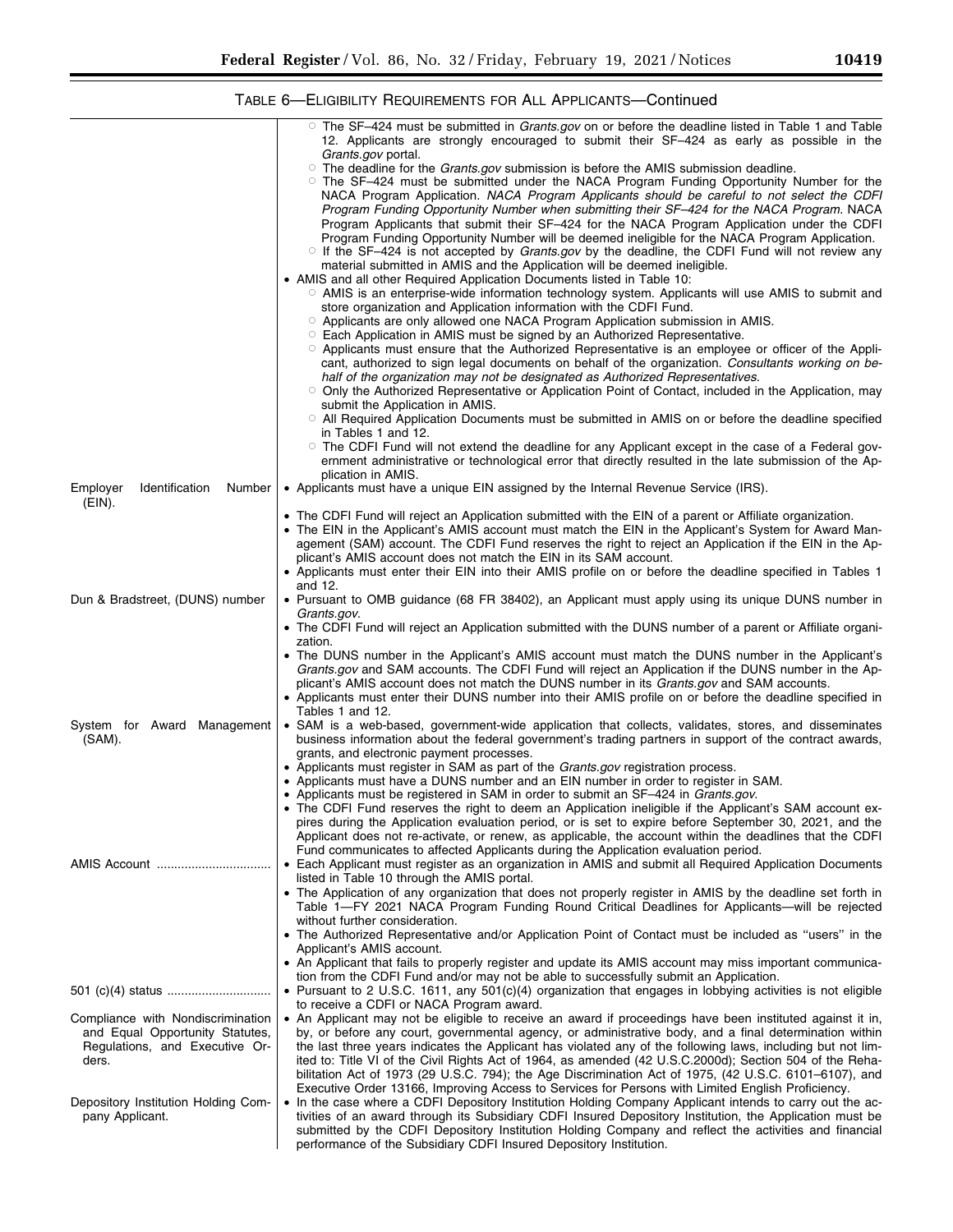|                                           | . Authorized Representatives of both the Depository Institution Holding Company and the Subsidiary CDFI<br>Insured Depository Institution must certify that the information included in the Application represents that<br>of the Subsidiary CDFI Insured Depository Institution, and that the award funds will be used to support<br>the Subsidiary CDFI Insured Depository Institution for the eligible activities outlined in the Application.                                                                                                                                                                                                                                                                                 |
|-------------------------------------------|-----------------------------------------------------------------------------------------------------------------------------------------------------------------------------------------------------------------------------------------------------------------------------------------------------------------------------------------------------------------------------------------------------------------------------------------------------------------------------------------------------------------------------------------------------------------------------------------------------------------------------------------------------------------------------------------------------------------------------------|
|                                           | • All awards made through this NOFA must be used to support the Applicant's activities in at least one of<br>the FA or TA Eligible Activity Categories (see Section II. (C)).                                                                                                                                                                                                                                                                                                                                                                                                                                                                                                                                                     |
|                                           | • With the exception of Depository Institution Holding Company Applicants, awards may not be used to<br>support the activities of, or otherwise be passed through, transferred, or co-awarded to, third-party enti-<br>ties, whether Affiliates, Subsidiaries, or others, unless done pursuant to a merger or acquisition or similar<br>transaction, and with the CDFI Fund's prior written consent. The Recipient of any award made through                                                                                                                                                                                                                                                                                      |
|                                           | this NOFA must comply, as applicable, with the Buy American Act of 1933, 41 U.S.C. 8301–8303 and 2<br>CFR 200.216 of the Uniform Requirements, with respect to any Direct Costs.                                                                                                                                                                                                                                                                                                                                                                                                                                                                                                                                                  |
| Requested award amount                    | • An Applicant must state its requested award amount in the Application in AMIS. An Applicant that does<br>not include this amount will not be allowed to submit an Application.                                                                                                                                                                                                                                                                                                                                                                                                                                                                                                                                                  |
| Pending resolution of noncompli-<br>ance. | • The CDFI Fund will consider an Application submitted by an Applicant that has pending noncompliance<br>issues on any of its previously executed award agreement(s), if the CDFI Fund has not yet made a final<br>compliance determination.                                                                                                                                                                                                                                                                                                                                                                                                                                                                                      |
| Noncompliance or default status           | • The CDFI Fund will not consider an Application submitted by an Applicant that has a previously exe-<br>cuted award agreement(s) if, as of the date of the Application, (i) the CDFI Fund has made a final deter-<br>mination that such entity is noncompliant or found in default with a previously executed agreement, and<br>(ii) the CDFI Fund has provided written notification that such entity is ineligible to apply for or receive<br>any future CDFI Fund awards or allocations. Such entities will be ineligible to submit an Application for<br>such time period as specified by the CDFI Fund in writing.<br>• The CDFI Fund will not consider any Applicant that has defaulted on a loan from the CDFI Fund within |
| Debarment/Do Not Pay Verification         | five years of the Application deadline.<br>• The CDFI Fund will conduct a debarment check and will not consider an Application submitted by an<br>Applicant (or Affiliate of an Applicant) if the Applicant is delinguent on any Federal debt.<br>• The Do Not Pay Business Center was developed to support Federal agencies in their efforts to reduce<br>the number of improper payments made through programs funded by the Federal government. The Do<br>Not Pay Business Center provides delinguency information to the CDFI Fund to assist with the debar-<br>ment check.                                                                                                                                                   |

# TABLE 6—ELIGIBILITY REQUIREMENTS FOR ALL APPLICANTS—Continued

## TABLE 7—ELIGIBILITY REQUIREMENTS FOR TA APPLICANTS

| Certified CDFIs, Emerging CDFIs, or Sponsoring Entities (see definitions in Table 5).<br>• Matching Funds documentation is not required for TA awards.                                                                                                                                                                               |
|--------------------------------------------------------------------------------------------------------------------------------------------------------------------------------------------------------------------------------------------------------------------------------------------------------------------------------------|
| • An Emerging CDFI serving Native Communities may not receive more than three TA awards as an<br>uncertified CDFI.                                                                                                                                                                                                                   |
| • A Sponsoring Entity is only eligible to apply for an award if (i) it does not have an active prior award or<br>(ii) the certification goal in its active award's Assistance Agreement has been satisfied and it proposes to<br>create another CDFI that will serve one or more Native Communities.                                 |
| • Applicants must propose to directly undertake eligible activities with TA awards. For example, an<br>uncertified CDFI Applicant must propose to become certified as part of its Application and a Certified<br>CDFI Applicant must propose activities that build its capacity to serve its Target Market or an Eligible<br>Market. |
| • With the exception of Sponsoring Entities, Applicants may not propose to use a TA award to create a<br>separate legal entity to become a Certified CDFI or otherwise carry out the TA award activities.                                                                                                                            |
| • Each Regulated Institution TA Applicant must have a CAMELS/CAMEL rating (rating for banks and cred-<br>it unions, respectively) or equivalent type of rating by its regulator (collectively referred to as "CAMELS/<br>CAMEL rating") of at least "4".                                                                             |
| • TA Applicants with CAMELS/CAMEL ratings of "5" will not be eligible for awards.<br>• The CDFI Fund will also evaluate material concerns identified by the Appropriate Federal Banking Agen-<br>cy in determining the eligibility of Regulated Institution Applicants.                                                              |
| • TA Applicants must demonstrate that the Certified CDFI, Emerging CDFI, or the CDFI to be created by<br>the Sponsoring Entity will primarily serve one or more Native Communities as its Target Market.                                                                                                                             |
|                                                                                                                                                                                                                                                                                                                                      |

| CDFI certification status        | • Each FA Applicant must be a Certified CDFI prior to the date of the release of this NOFA.<br>• The CDFI Fund will consider an Application submitted by an Applicant that has pending noncompliance<br>issues with its Annual Certification Report if the CDFI Fund has not yet made a final compliance deter- |
|----------------------------------|-----------------------------------------------------------------------------------------------------------------------------------------------------------------------------------------------------------------------------------------------------------------------------------------------------------------|
| Activities in Native Communities | mination.<br>• If a Certified CDFI loses its certification at any point prior to the award announcement, the Application<br>will no longer be considered by the CDFI Fund.<br>• For consideration under this NOFA, each FA Applicant must:                                                                      |

## TABLE 8—ELIGIBILITY REQUIREMENTS FOR FA APPLICANTS

<sup>7</sup> Depository Institution Holding Company or

DIHC means a Bank Holding Company or a Savings

and Loan Holding Company.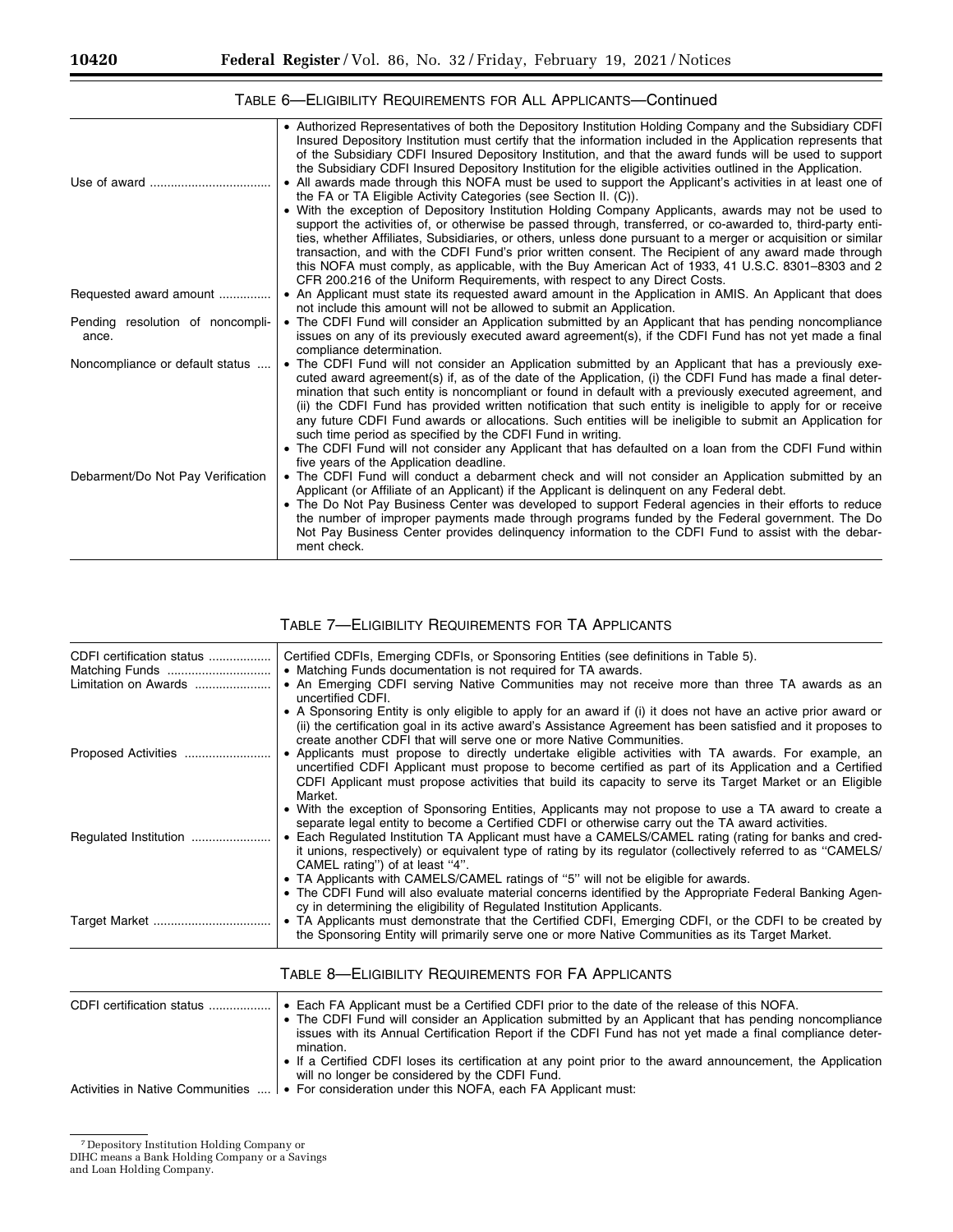۰

|                                 | $\circ$ Demonstrate that at least 50% of its past activities were in one or more Native Communities; and<br>○ Describe how it will target its lending/investing activities to one or more Native Communities.                                                                                                                          |
|---------------------------------|----------------------------------------------------------------------------------------------------------------------------------------------------------------------------------------------------------------------------------------------------------------------------------------------------------------------------------------|
|                                 | • For consideration under this NOFA, an FA Applicant's certification Target Market must have one or more                                                                                                                                                                                                                               |
|                                 | of the following characteristics:                                                                                                                                                                                                                                                                                                      |
|                                 | <sup>O</sup> For qualifying with an <i>Investment Area</i> , the Applicant must demonstrate that the Investment Area<br>approved for certification is also a geographic area of Federally-designated reservations, Hawaiian<br>homelands, Alaska Native Villages and U.S. Census Bureau designated Tribal Statistical Areas;<br>and/or |
|                                 | $\circ$ For qualifying with an <i>Other Targeted Population (OTP)</i> , the applicant's Target Market approved for<br>certification must be an OTP of Native Americans or American Indians, including Alaska Natives liv-<br>ing in Alaska and Native Hawaiians living in Hawaii.                                                      |
|                                 | • Any FA Applicant whose certification Target Market does not meet either of the conditions above will not<br>be eligible for an FA award under this NOFA.                                                                                                                                                                             |
| Community Collaboration         | • All FA Applicants must demonstrate strong community collaboration with Native Communities.                                                                                                                                                                                                                                           |
| Matching Funds documentation    | • Native American CDFIs are not required to provide Matching Funds.                                                                                                                                                                                                                                                                    |
| \$5 Million funding cap         | • The CDFI Fund is prohibited from obligating more than \$5 million in CDFI and NACA Program awards,<br>in the aggregate, to any one organization and its Subsidiaries and Affiliates during any three-year period<br>from the Announcement Date.                                                                                      |
|                                 | • For TA Applicants, for purposes of this NOFA and per final FY 2021 appropriations language, the CDFI                                                                                                                                                                                                                                 |
|                                 | Fund will include CDFI and NACA Program final awards in the cap calculation that were provided to an<br>Applicant (and/or its Subsidiaries or Affiliates) under the FY 2019, and 2020 funding rounds, as well as<br>the requested FY 2021 award, excluding DF-FA and HFFI-FA awards.                                                   |
|                                 | • For FA Applicants, for purposes of this NOFA and per final FY 2021 appropriations language, the CDFI                                                                                                                                                                                                                                 |
|                                 | Fund will include CDFI and NACA Program final awards in the cap calculation that were provided to an<br>Applicant (and/or its Subsidiaries or Affiliates) under the FY 2019 and 2020 funding rounds, as well as<br>the requested FY 2021 award, excluding DF-FA and HFFI-FA awards.                                                    |
| FA Applicants<br>with Community | • A NACA Applicant can apply for assistance jointly with a Community Partner. The CDFI Applicant must                                                                                                                                                                                                                                  |
| Partners.                       | complete the NACA Program Application and address the Community Partnership in its business plan                                                                                                                                                                                                                                       |
|                                 | and other sections of the Application as specified in the Application materials.                                                                                                                                                                                                                                                       |
|                                 | • The CDFI Applicant must be a Certified CDFI as defined in Table 5.                                                                                                                                                                                                                                                                   |
|                                 | • An Application with a Community Partner must:<br>○ Describe how the NACA Applicant and Community Partner will each participate in the partnership                                                                                                                                                                                    |
|                                 | and how the partnership will enhance eligible activities serving the Investment Area and/or Targeted                                                                                                                                                                                                                                   |
|                                 | Population.                                                                                                                                                                                                                                                                                                                            |
|                                 | $\circ$ Demonstrate that the Community Partnership activities are consistent with the strategic plan sub-                                                                                                                                                                                                                              |
|                                 | mitted by the NACA Applicant.<br>• Assistance provided upon approval of an Application with a Community Partner shall only be entrusted                                                                                                                                                                                                |
|                                 | to the NACA Applicant and shall not be used to fund any activity carried out directly by the Community                                                                                                                                                                                                                                 |
|                                 | Partner or an Affiliate or Subsidiary thereof.                                                                                                                                                                                                                                                                                         |
| Regulated Institution           | • Each Regulated Institution FA Applicant must have a CAMELS/CAMEL rating (rating for banks and cred-                                                                                                                                                                                                                                  |
|                                 | it unions, respectively) or equivalent type of rating by its regulator (collectively referred to as "CAMELS/                                                                                                                                                                                                                           |
|                                 | CAMEL rating") of at least "3".<br>• FA Applicants with CAMELS/CAMEL ratings of "4 or 5" will not be eligible for awards.                                                                                                                                                                                                              |
|                                 | • The CDFI Fund will also evaluate material concerns identified by the Appropriate Federal Banking Agen-                                                                                                                                                                                                                               |
|                                 | cy in determining the eligibility of Regulated Institution Applicants.                                                                                                                                                                                                                                                                 |
| PPC-FA                          | • All PPC-FA Applicants must:                                                                                                                                                                                                                                                                                                          |
|                                 | ○ Submit a CDFI or NACA Program FA Application;<br>○ Meet all NACA FA award eligibility requirements; and                                                                                                                                                                                                                              |
|                                 | ○ Provide a PPC–FA award request amount in AMIS.                                                                                                                                                                                                                                                                                       |
|                                 | • All DF-FA Applicants must:                                                                                                                                                                                                                                                                                                           |
|                                 | ○ Submit a CDFI or NACA Program FA Application;                                                                                                                                                                                                                                                                                        |
|                                 | ○ Meet all NACA FA award eligibility requirements;                                                                                                                                                                                                                                                                                     |
|                                 | ○ Submit the DF-FA Application; and                                                                                                                                                                                                                                                                                                    |
|                                 | ○ Provide a DF-FA award request amount in AMIS.<br>• All HFFI-FA Applicants must:                                                                                                                                                                                                                                                      |
|                                 | ○ Submit a CDFI or NACA Program FA Application;                                                                                                                                                                                                                                                                                        |
|                                 | O Meet all NACA FA award eligibility requirements;                                                                                                                                                                                                                                                                                     |
|                                 | ○ Submit the HFFI-FA Application; and                                                                                                                                                                                                                                                                                                  |
|                                 | ○ Provide a HFFI–FA award request amount in AMIS.                                                                                                                                                                                                                                                                                      |

# TABLE 8—ELIGIBILITY REQUIREMENTS FOR FA APPLICANTS—Continued

*B. Matching Funds Requirements:*  Native American CDFIs are not required to provide Matching Funds.

TABLE 9—RESERVED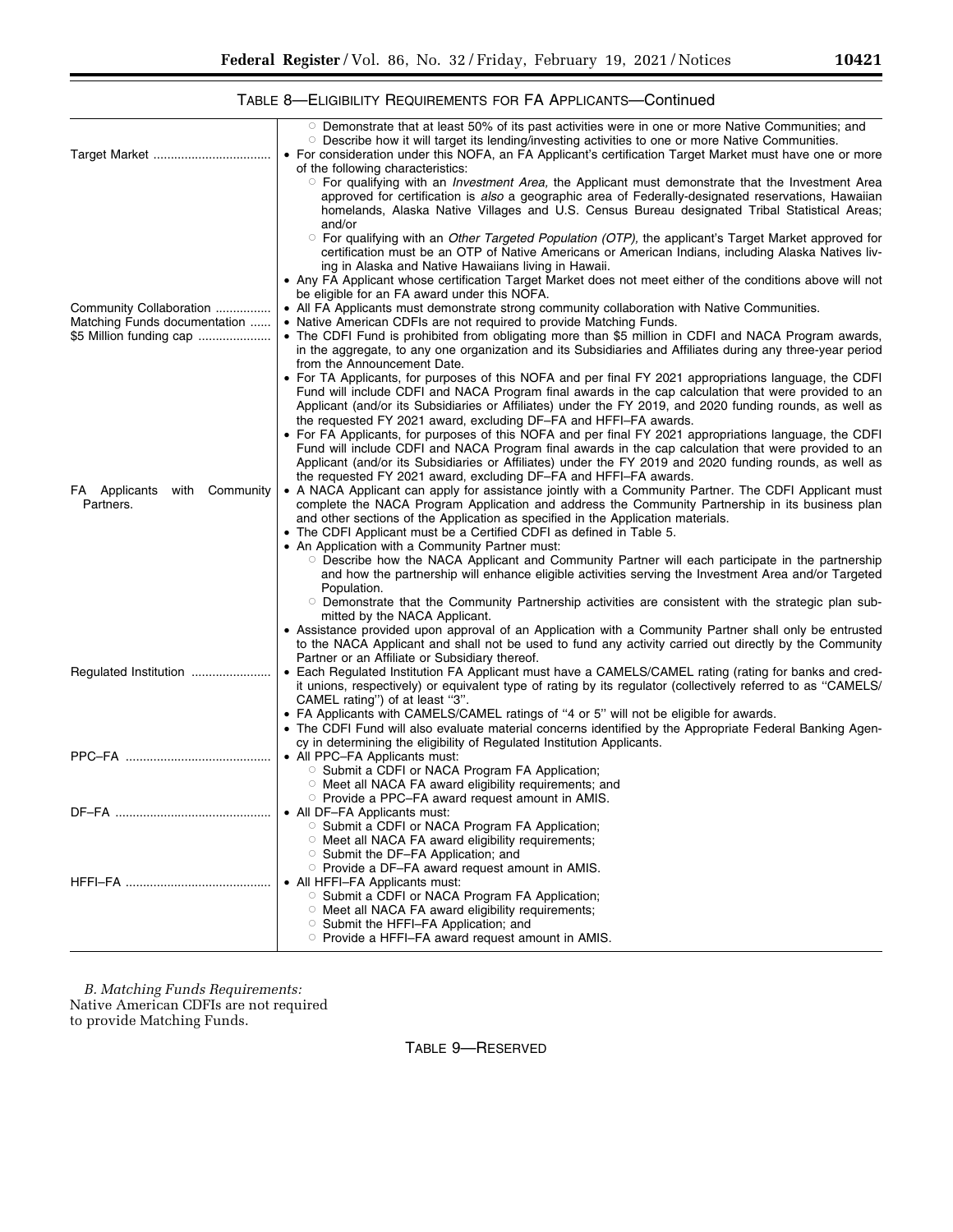## **IV. Application and Submission Information**

*A. Address to Request an Application Package:* Application materials can be found on the CDFI Fund's website at *[www.cdfifund.gov/programs-training/](http://www.cdfifund.gov/programs-training/Programs/native-initiatives)  [Programs/native-initiatives.](http://www.cdfifund.gov/programs-training/Programs/native-initiatives)* Applicants may request a paper version of any Application material by contacting the CDFI Fund Help Desk at *[cdfihelp@](mailto:cdfihelp@cdfi.treas.gov) [cdfi.treas.gov.](mailto:cdfihelp@cdfi.treas.gov)* Paper versions of

Application materials will only be provided if an Applicant cannot access the CDFI Fund's website.

*B. Content and Form of Application Submission:* All Applications must be prepared using the English language, and calculations must be computed in U.S. dollars. The following table lists the Required Application Documents for the FY 2021 Funding Round. The CDFI Fund reserves the right to request and review other pertinent or public

information that has not been specifically requested in this NOFA or the Application. Information submitted by the Applicant that the CDFI Fund has not specifically requested will not be reviewed or considered as part of the Application. Financial data, portfolio, and activity information provided in the Application should only include the Applicant's activities. Information submitted must accurately reflect the Applicant's activities.

## TABLE 10—REQUIRED APPLICATION DOCUMENTS

| Application documents                                                                                | Applicant type | Submission format        |
|------------------------------------------------------------------------------------------------------|----------------|--------------------------|
| SF-424                                                                                               |                | AMIS.<br>Fillable PDF in |
| • Funding Application Detail.                                                                        |                | Grants.gov.<br>AMIS.     |
| • Data, Charts, and Narrative sections as listed in AMIS and outlined in Ap-<br>plication materials. |                |                          |
| • Funding Application Detail<br>• Narratives                                                         |                | AMIS.                    |
| • AMIS Charts                                                                                        |                | AMIS.                    |
| • Funding Application Detail.<br>• Narratives.                                                       |                |                          |
| • AMIS Charts.                                                                                       |                | AMIS.                    |
| • Funding Application Detail.<br>• Narratives.<br>• AMIS charts.                                     |                |                          |

**ATTACHMENTS TO THE APPLICATION:** Add to ''Related Attachments'' related list in Application

|                                                                                                                                                                                                                                                                                                                                                                                                                                                                                                                                                                                                                                                                                                |                                                                                                                                                                                                                                                                                                        | PDF or Word docu-<br>ment in AMIS. |
|------------------------------------------------------------------------------------------------------------------------------------------------------------------------------------------------------------------------------------------------------------------------------------------------------------------------------------------------------------------------------------------------------------------------------------------------------------------------------------------------------------------------------------------------------------------------------------------------------------------------------------------------------------------------------------------------|--------------------------------------------------------------------------------------------------------------------------------------------------------------------------------------------------------------------------------------------------------------------------------------------------------|------------------------------------|
| Audited financial statements for the Applicant's Three Most Recent Historic Fis-<br>cal Years.                                                                                                                                                                                                                                                                                                                                                                                                                                                                                                                                                                                                 | FA Applicants: Loan funds, Venture<br>Capital Funds, <sup>8</sup> and other non-Regu-<br>lated Institutions.<br>TA Applicants, if available: Ioan funds,                                                                                                                                               | PDF in AMIS.<br>PDF in AMIS.       |
| Management Letter for the Applicant's Most Recent Historic Fiscal Year<br>The Management Letter is prepared by the Applicant's auditor and is a commu-<br>nication on internal control over financial reporting, compliance, and other<br>matters. The Management Letter contains the auditor's findings regarding the<br>Applicant's accounting policies and procedures, internal controls, and oper-<br>ating policies, including any material weaknesses, significant deficiencies, and                                                                                                                                                                                                     | Venture Capital Funds, and other<br>non-Regulated Institutions.<br>FA Applicants: Loan funds, Venture<br>Capital Funds, and other non-Regu-<br>lated Institutions.<br>TA Applicants, if audited financial state-<br>ments are available: Loan funds,<br>Venture Capital Funds, and other               | PDF in AMIS.                       |
| other matters identified during auditing. The Management Letter may include<br>suggestions for improving on identified weaknesses and deficiencies and/or<br>best practice suggestions for items that may not be considered to be weak-<br>nesses or deficiencies. The Management Letter may also include items that<br>are not required to be disclosed in the annual audited financial statements.<br>The Management Letter is distinct from the auditor's Opinion Letter, which is<br>required by Generally Accepted Accounting Principles (GAAP). Management<br>Letters are not required by GAAP, and are sometimes provided by the auditor<br>as a separate letter from the audit itself. | non-Regulated Institutions.                                                                                                                                                                                                                                                                            |                                    |
| Statement(s) in Lieu of Management Letter for Applicant's Most Recent Historic<br>Fiscal Year issued by the Board Treasurer or other Board member using the<br>template provided in the Application materials (required only if Management<br>Letters are not available for audited financial statements).                                                                                                                                                                                                                                                                                                                                                                                     | FA Applicants: Loan funds, Venture<br>Capital Funds, and other non-Regu-<br>lated Institutions.<br>TA Applicants, if audited financial state-<br>ments ARE available but the Man-<br>agement Letters are NOT available:<br>Loan funds, Venture Capital Funds,<br>and other non-Regulated Institutions. | AMIS.                              |
| Unaudited financial statements for Applicant's Three Most Recent Historic Years<br>(required only if audited financial statements are not available).                                                                                                                                                                                                                                                                                                                                                                                                                                                                                                                                          | TA Applicants: Loan funds, Venture<br>Capital Funds, and other non-Regu-<br>lated Institutions.                                                                                                                                                                                                        | PDF in AMIS.                       |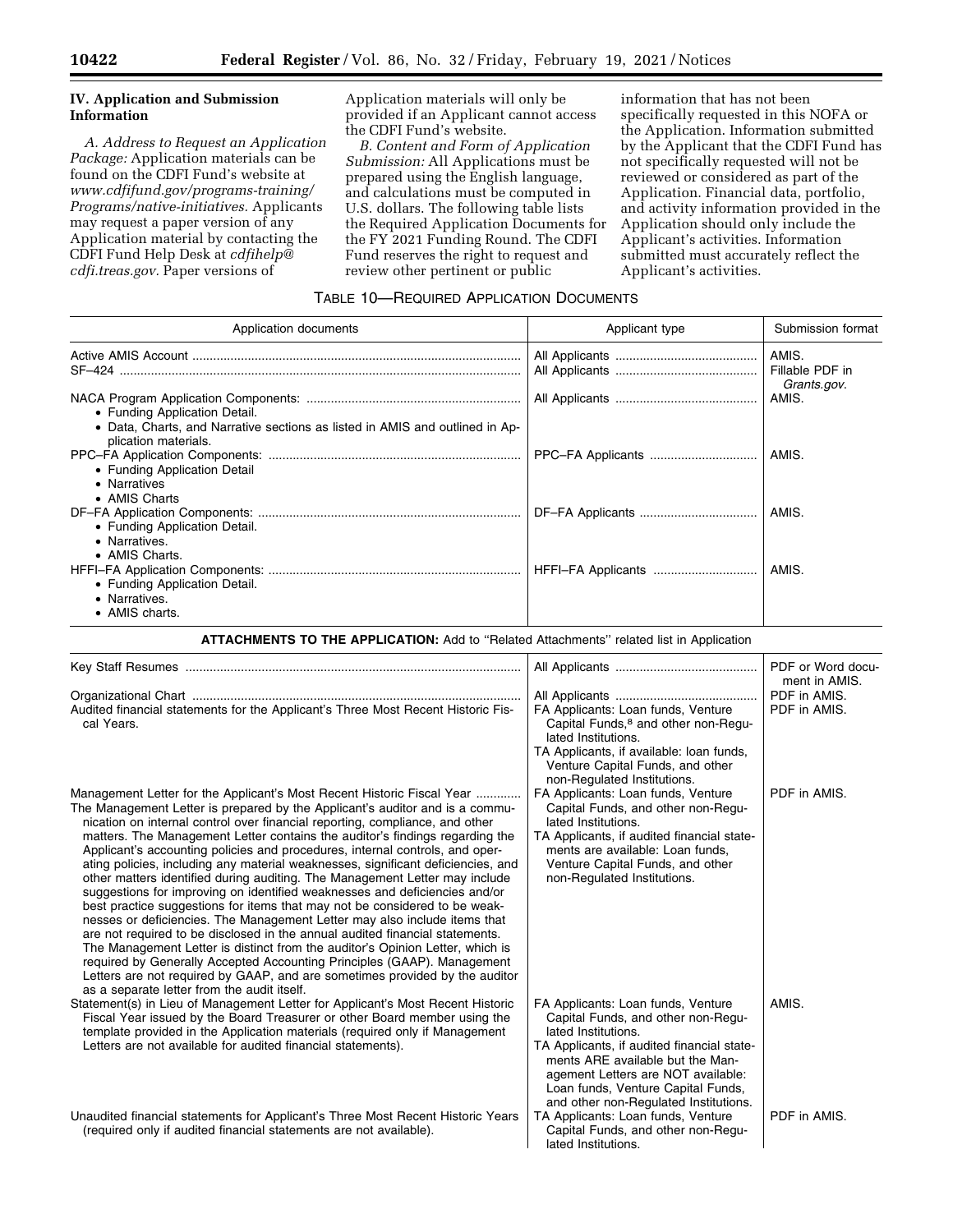| TABLE 10-REQUIRED APPLICATION DOCUMENTS-Continued |  |  |
|---------------------------------------------------|--|--|
|                                                   |  |  |

| Application documents                                                 | Applicant type                                                                                       | Submission format                  |
|-----------------------------------------------------------------------|------------------------------------------------------------------------------------------------------|------------------------------------|
| Current Year to Date—December 31, 2020 Unaudited financial statements | FA and TA Applicants: Loan funds,<br>Venture Capital Funds, and other<br>non-Regulated Institutions. | PDF in AMIS.                       |
|                                                                       | FA Applicants, if applicable                                                                         | PDF or Word docu-<br>ment in AMIS. |

*C. Application Submission:* The CDFI Fund has a two-step process that requires the submission of Required Application Documents (listed in Table 10) on separate deadlines and locations. The SF–424 must be submitted through *Grants.gov* and all other Required Application Documents through the AMIS portal. The CDFI Fund will not accept Applications via email, mail, facsimile, or other forms of communication, except in extremely rare circumstances that have been preapproved in writing by the CDFI Fund. The deadline for submitting the SF–424 is listed in Tables 1 and 12.

All Applicants must register in the *Grants.gov* system to successfully submit the SF–424. The *Grants.gov*  registration process can take 45 days or longer to complete and the CDFI Fund strongly encourages Applicants to start the *Grants.gov* registration process as early as possible (refer to the following link: *[http://www.grants.gov/web/grants/](http://www.grants.gov/web/grants/register.html) [register.html](http://www.grants.gov/web/grants/register.html)*). Since the *Grants.gov*  registration process requires Applicants to have DUNS and EIN numbers, Applicants without these required numbers should allow for additional time to complete the *Grants.gov*  registration process. Further, as described in Section IV. (E) of this NOFA, new requirements for registration in the System for Awards Management (SAM), which is required as part of the *Grants.gov* registration process, may take more time than in recent years. The CDFI Fund will not extend the Application deadline for any Applicant that started the *Grants.gov*  registration process but did not complete it by the deadline. An

Applicant that has previously registered with *Grants.gov* must verify that its registration is current and active. Applicants should contact *Grants.gov*  directly with questions related to the registration or submission process as the CDFI Fund does not maintain the *Grants.gov* system.

Each Application must be signed by a designated Authorized Representative in AMIS before it can be submitted. Applicants must ensure that an Authorized Representative is an employee or officer and is authorized to sign legal documents on behalf of the Applicant. Consultants working on behalf of the Applicant may not be designated as Authorized Representatives. Only a designated Authorized Representative or Application Point of Contact, included in the Application, may submit the Application in AMIS. If an Authorized Representative or Application Point of Contact does not submit the Application, the Application will be deemed ineligible.

*D. Dun & Bradstreet Universal Numbering System:* Pursuant to the Uniform Requirements, each Applicant must provide as part of its Application submission, a Dun and Bradstreet Universal Numbering System (DUNS) number. Applicants without a DUNS number will not be able to register and submit an Application in the *Grants.gov*  system. Allow sufficient time for Dun & Bradstreet to respond to inquiries and/ or requests for DUNS numbers.

*E. System for Award Management (SAM):* Any entity applying for Federal grants or other forms of Federal financial assistance through *Grants.gov*  must be registered in SAM before

submitting its Application. Registration in SAM is required as part of the *Grants.gov* registration process. The SAM registration process may take one month or longer to complete. A signed notarized letter identifying the SAM authorized entity administrator for the entity associated with the DUNS number is required. This requirement is applicable to new entities registering in SAM, as well as to existing entities with registrations being updated or renewed in SAM. Applicants without DUNS and/ or EIN numbers should allow for additional time as an Applicant cannot register in SAM without those required numbers. Applicants that have previously completed the SAM registration process must verify that their SAM accounts are current and active. Each Applicant must continue to maintain an active SAM registration with current information at all times during which it has an active Federal award or an Application under consideration by a Federal awarding agency. The CDFI Fund will deem ineligible any Applicant that fails to properly register or activate its SAM account and, as a result, is unable to submit the SF–424 in *Grants.gov* or Application in AMIS by the applicable Application deadlines. These restrictions also apply to organizations that have not yet received a DUNS or EIN number. Applicants must contact SAM directly with questions related to registration or SAM account changes as the CDFI Fund does not maintain this system and has no ability to make changes or correct errors of any kind. For more information about SAM, visit *[https://www.sam.gov.](https://www.sam.gov)* 

#### TABLE 11—Grants.gov REGISTRATION TIMELINE SUMMARY

| Step                 | Agency                                                                                      | Estimated minimum time<br>to complete        |
|----------------------|---------------------------------------------------------------------------------------------|----------------------------------------------|
| Obtain an EIN Number | Internal Revenue Service (IRS)<br>System for Award Management (SAM.gov)    Four (4) Weeks.* | One (1) Week.*<br>$\vert$ Two (2) Weeks. $*$ |

<sup>8</sup> A Venture Capital Fund is an organization that predominantly invests funds in businesses, typically in the form of either Equity Investments

or subordinated debt with equity features such as revenue participation or warrants, and generally seeks to participate in the upside returns of such

businesses in an effort to at least partially offset the risk of its investments.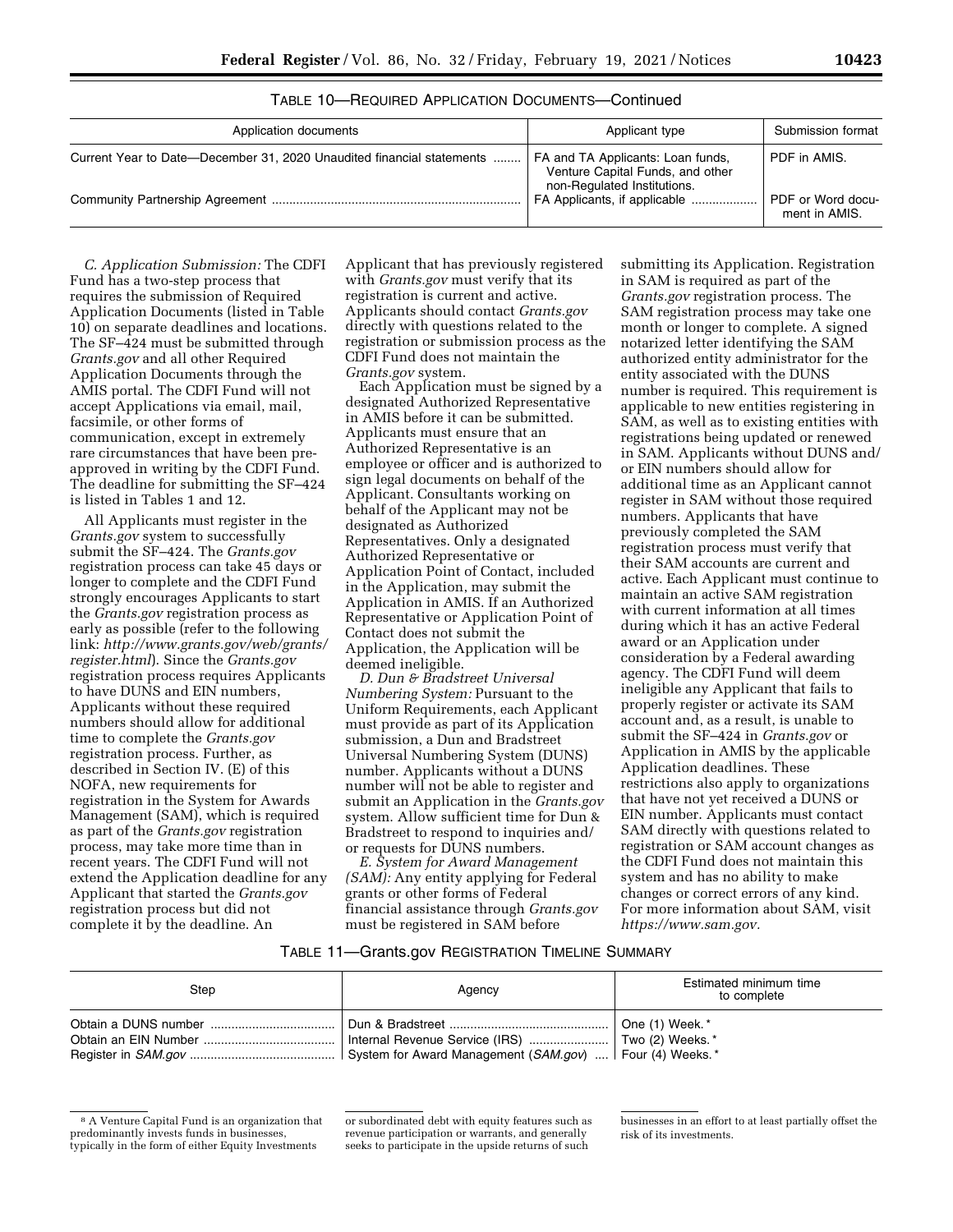### TABLE 11—Grants.gov REGISTRATION TIMELINE SUMMARY—Continued

| Step | Agency | Estimated minimum time<br>to complete |
|------|--------|---------------------------------------|
|      |        | One (1) Week. **                      |

\* Applicants are advised that the stated durations are estimates only and represent minimum timeframes. Actual timeframes may take longer. The CDFI Fund will deem ineligible any Applicant that fails to properly register or activate its SAM account, has not yet received a DUNS or EIN number, and/or fails to properly register in *Grants.gov*.

\*\* This estimate assumes an Applicant has a DUNS number, an EIN number, and is already registered in *SAM.gov*.

*F. Submission Dates and Times:* 

*1. Submission Deadlines:* The following table provides the critical deadlines for the FY 2021 Funding Round.

#### TABLE 12—FY 2021 NACA PROGRAM FUNDING ROUND CRITICAL DEADLINES FOR APPLICANTS

| Description                                                                                                   | Deadline       | Time<br>(eastern time-<br>ET) | Submission method                                                   |
|---------------------------------------------------------------------------------------------------------------|----------------|-------------------------------|---------------------------------------------------------------------|
| Last day to create an Awards Management Informa-<br>tion Systems (AMIS) Account (all Applicants).             | March 22, 2021 | 11:59 p.m.    AMIS.           |                                                                     |
| Last day to enter EIN and DUNS numbers in AMIS<br>(all Applicants).                                           | March 22, 2021 | 11:59 p.m.                    | AMIS.                                                               |
| Last day to submit SF-424 (Application for Federal<br>Assistance).                                            | March 22, 2021 |                               | 11:59 p.m.    Electronically via <i>Grants.gov.</i>                 |
| Last day to contact NACA Program staff                                                                        | April 29, 2021 | 5:00 p.m.                     | Service Request via AMIS<br>Or CDFI Fund Helpdesk:<br>202-653-0421. |
| Last day to contact AMIS-IT Help Desk (regarding<br>AMIS technical problems only).                            |                | May 3, 2021  5:00 p.m.        | Service Request via AMIS<br>Or 202-653-0422 Or AMIS@cdfi.treas.gov  |
| Last day to submit NACA Program Application for<br>Financial Assistance (FA) or Technical Assistance<br>(TA). |                | May 3, 2021    11:59 p.m.     | AMIS.                                                               |

*2. Confirmation of Application Submission in Grants.gov and AMIS:*  Applicants are required to submit the SF–424, Application for Federal Assistance through the *Grants.gov*  system, under the NACA Program Funding Opportunity Number by the applicable deadline. All other Required Application Documents (listed in Table 10) must be submitted through the AMIS website by the applicable deadline. Applicants must submit the SF–424 prior to submitting the Application in AMIS. If the SF–424 is not successfully accepted by *Grants.gov*  by the deadline, the CDFI Fund will not review the Application submitted in AMIS, and the Application will be deemed ineligible.

a. *Grants.gov* Submission Information: Each Applicant will receive an email from *Grants.gov* immediately after submitting the SF–424 confirming that the submission has entered the *Grants.gov* system. This email will contain a tracking number for the submitted SF–424. Within 48 hours, the Applicant will receive a second email, which will indicate if the submitted SF– 424 was either successfully validated or rejected with errors. However, Applicants should not rely on the email notification from *Grants.gov* to confirm

that their SF–424 was validated. Applicants are strongly encouraged to use the tracking number provided in the first email to closely monitor the status of their SF–424 by contacting the helpdesk at *Grants.gov* directly. The Application material submitted in AMIS is not officially accepted by the CDFI Fund until *Grants.gov* has validated the SF–424.

b. AMIS Submission Information: AMIS is a web-based portal where Applicants will directly enter their Application information and add the required attachments listed in Table 10. AMIS will verify that the Applicant provided the minimum information required to submit an Application. Applicants are responsible for the quality and accuracy of the information and attachments included in the Application submitted in AMIS. The CDFI Fund strongly encourages Applicants to allow for sufficient time to review and complete all Required Application Documents listed in Table 10, and remedy any issues prior to the Application deadline. Each Application must be signed by an Authorized Representative in AMIS before it can be submitted. Applicants must ensure that the Authorized Representative is an employee or officer and is authorized to

sign legal documents on behalf of the Applicant. Consultants working on behalf of the Applicant may not be designated as Authorized Representatives. Only an Authorized Representative or an Application Point of Contact may submit an Application. If an Authorized Representative or Application Point of Contact does not submit the Application, the Application will be deemed ineligible. Applicants may only submit one Base-FA or TA Application under the NACA Program. Upon submission, the Application will be locked and cannot be resubmitted, edited, or modified in any way. The CDFI Fund will not unlock or allow multiple Application submissions.

*3. Late Submission:* The CDFI Fund will not accept an Application if the SF–424 is not submitted and accepted by *Grants.gov* by the SF–424 deadline. Additionally, the CDFI Fund will not accept an Application if it is not signed by an Authorized Representative and submitted in AMIS by the Application deadline. In either case, the CDFI Fund will not review any material submitted, and the Application will be deemed ineligible.

However, in cases where a Federal government administrative or technological error directly resulted in a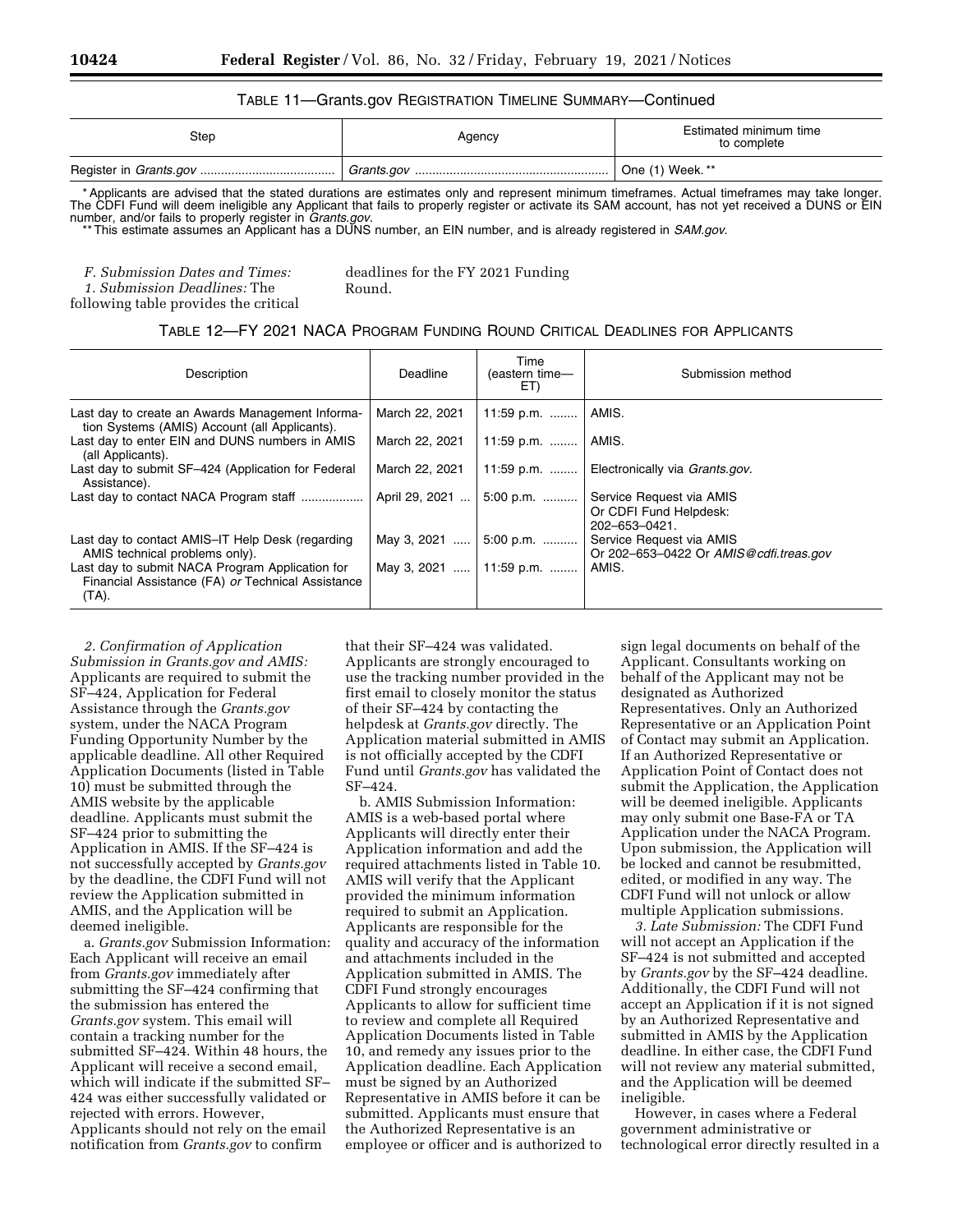late submission of the SF–424 or the Application, Applicants are provided two opportunities to submit a written request for acceptance of late submissions. The CDFI Fund will not consider the late submission of the SF– 424 or the Application that was a direct result of a delay in a Federal Government process, unless such delay was the result of a Federal government administrative or technological error.

a. SF–424 Late Submission: In cases where a Federal government administrative or technological error directly resulted in the late submission of the SF–424, the Applicant must submit a written request for acceptance of the late SF–424 submission and include documentation of the error no later than two business days after the SF–424 deadline. The CDFI Fund will not respond to requests for acceptance of late SF–424 submissions after that time period. Applicants must submit late SF–424 submission requests to the CDFI Fund via an AMIS Service Request to the NACA Program with a subject line of ''Late SF–424 Submission Request.''

b. *Application Late Submission:* In cases where a Federal government administrative or technological error directly resulted in a late submission of the Application in AMIS, the Applicant must submit a written request for acceptance of the late Application submission and include documentation of the error no later than two business days after the Application deadline. The CDFI Fund will not respond to requests for acceptance of late Application submissions after that time period. Applicants must submit late Application submission requests to the CDFI Fund via an AMIS Service Request to the NACA Program with a subject line of ''Late Application Submission Request.''

*G. Funding Restrictions:* Base-FA, PPC–FA, DF–FA, HFFI–FA and TA awards are limited by the following: 1. Base-FA Awards:

a. A Recipient shall use Base-FA funds only for the eligible activities described in Section II. (C)(1) of this NOFA and its Assistance Agreement.

b. With the exception of Depository Institution Holding Company Applicants, Base-FA awards may not be used to support the activities of, or otherwise be passed through, transferred, or co-awarded to, thirdparty entities, whether Affiliates, Subsidiaries, or others, unless done pursuant to a merger or acquisition or similar transaction, and with the CDFI Fund's prior written consent.

c. Base-FA funds shall only be paid to the Recipient.

d. The CDFI Fund, in its sole discretion, may pay Base-FA funds in amounts, or under terms and conditions, which are different from those requested by an Applicant.

e. The Recipient must comply, as applicable, with the Buy American Act of 1933, 41 U.S.C. 8301–8303 and 2 CFR 200.216 of the Uniform Requirements, with respect to any Direct Costs.

2. PPC–FA Awards:

a. A Recipient shall use PPC–FA funds only for the eligible activities described in Section II. (C)(5) of this NOFA and its Assistance Agreement.

b. With the exception of Depository Institution Holding Company Applicants, PPC–FA awards may not be used to support the activities of, or otherwise be passed through, transferred, or co-awarded to, thirdparty entities, whether Affiliates, Subsidiaries, or others, unless done pursuant to a merger or acquisition or similar transaction, and with the CDFI Fund's prior written consent.

c. PPC–FA funds shall only be paid to the Recipient.

d. The CDFI Fund, in its sole discretion, may pay PPC–FA funds in amounts, or under terms and conditions, which are different from those requested by an Applicant.

e. The Recipient must comply, as applicable, with the Buy American Act of 1933, 41 U.S.C. 8301–8303 and 2 CFR 200.216 of the Uniform Requirements, with respect to any Direct Costs.

3. DF–FA Awards:

a. A Recipient shall use DF–FA funds only for the eligible activities described in Section II. (C)(2) of this NOFA and its Assistance Agreement.

b. With the exception of Depository Institution Holding Company Applicants, DF–FA awards may not be used to support the activities of, or otherwise be passed through, transferred, or co-awarded to, thirdparty entities, whether Affiliates, Subsidiaries, or others, unless done pursuant to a merger or acquisition or similar transaction, and with the CDFI Fund's prior written consent.

c. DF–FA funds shall only be paid to the Recipient.

d. The CDFI Fund, in its sole discretion, may pay DF–FA funds in amounts, or under terms and conditions, which are different from those requested by an Applicant.

e. The Recipient must comply, as applicable, with the Buy American Act of 1933, 41 U.S.C. 8301–8303 and 2 CFR 200.216 of the Uniform Requirements, with respect to any Direct Costs.

2. HFFI–FA Awards:

a. A Recipient shall use HFFI–FA funds only for the eligible activities

described in Section II. (C)(4) of this NOFA and its Assistance Agreement.

b. With the exception of Depository Institution Holding Company Applicants, HFFI–FA awards may not be used to support the activities of, or otherwise be passed through, transferred, or co-awarded to, thirdparty entities, whether Affiliates, Subsidiaries, or others, unless done pursuant to a merger or acquisition or similar transaction, and with the CDFI Fund's prior written consent.

c. HFFI–FA funds shall only be paid to the Recipient.

d. The CDFI Fund, in its sole discretion, may pay HFFI–FA funds in amounts, or under terms and conditions, which are different from those requested by an Applicant.

e. The Recipient must comply, as applicable, with the Buy American Act of 1933, 41 U.S.C. 8301–8303 and 2 CFR 200.216 of the Uniform Requirements, with respect to any Direct Costs.

3. TA Grants:

a. A Recipient shall use TA funds only for the eligible activities described in Section II. (C) (3) of this NOFA and its Assistance Agreement.

b. A Sponsoring Entity Recipient must create the Emerging CDFI as a legal entity no later than the end of the first year of the Period of Performance. Upon creation of the Emerging CDFI, the Sponsoring Entity must request the CDFI Fund to amend the Assistance Agreement to add the Emerging CDFI as a co-Recipient. The Sponsoring Entity must add the Emerging CDFI as a co-Recipient within 90 days the end of the first year of the Period of Performance. The Sponsoring Entity must then transfer any remaining balances and/or assets derived from the TA award to the Emerging CDFI.

c. With the exception of Depository Institution Holding Company Applicants, TA awards may not be used to support the activities of, or otherwise be passed through, transferred, or coawarded to, third-party entities, whether Affiliates, Subsidiaries, or others, unless done pursuant to a merger or acquisition or similar transaction, and with the CDFI Fund's prior written consent.

d. TA funds shall only be paid to the Recipient.

e. The CDFI Fund, in its sole discretion, may pay TA funds in amounts, or under terms and conditions, which are different from those requested by an Applicant.

f. The Recipient must comply, as applicable, with the Buy American Act of 1933, 41 U.S.C. 8301–8303 and 2 CFR 200.216 of the Uniform Requirements, with respect to any Direct Costs.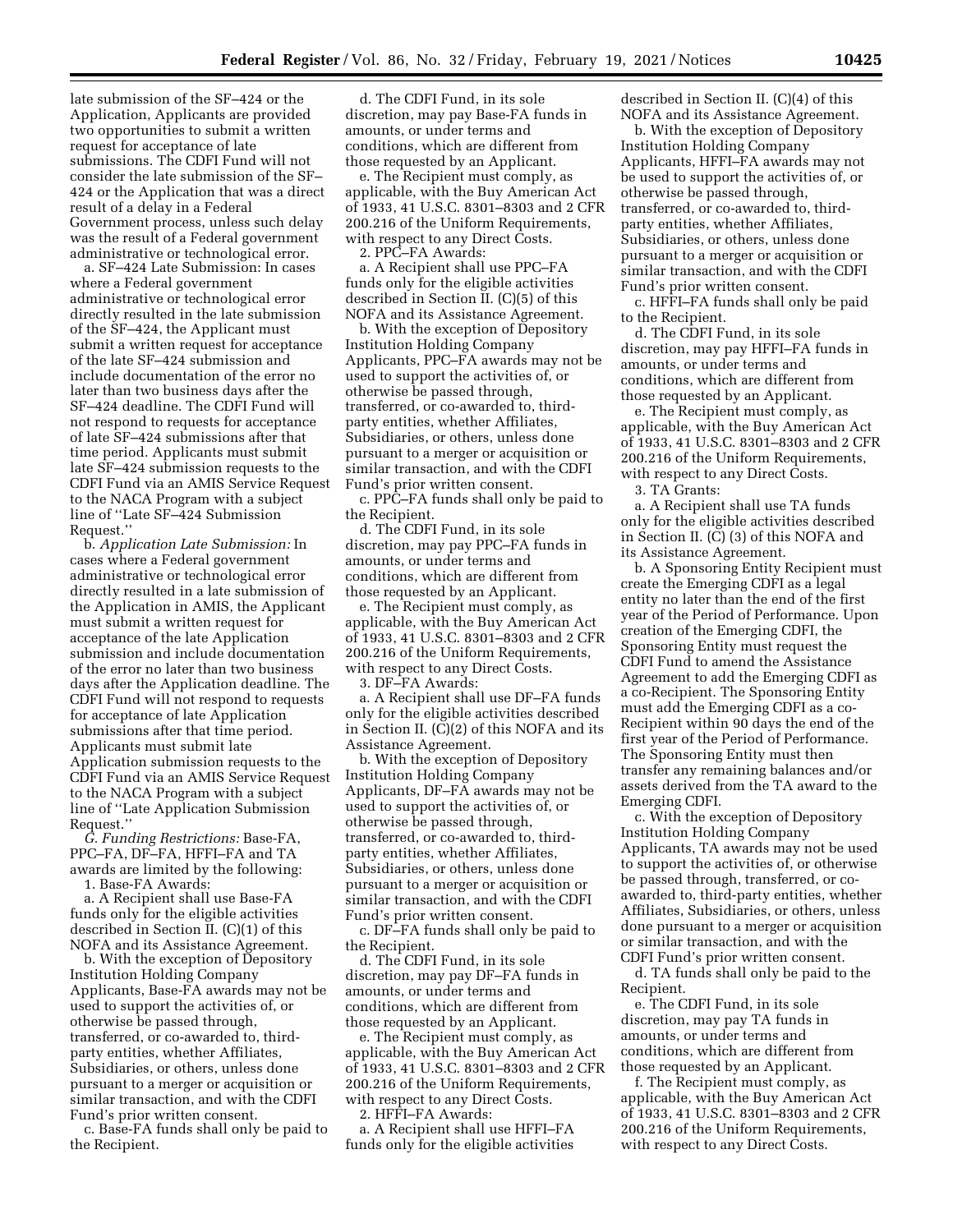## **V. Application Review Information**

*A. Criteria:* If the Applicant has submitted an eligible Application, the CDFI Fund will conduct a substantive review in accordance with the criteria and procedures described in the Regulations, this NOFA, the Application guidance, and the Uniform Requirements. The CDFI Fund reserves the right to contact the Applicant by telephone, email, or mail for the purpose of clarifying or confirming Application information. If contacted, the Applicant must respond within the time period communicated by the CDFI Fund or risk that its Application will be rejected. The CDFI Fund will review the Base-FA, DF–FA, PPC–FA, HFFI–FA, and TA Applications in accordance with the process below. All internal and external reviewers will complete the CDFI Fund's conflict of interest process. The CDFI Fund's Application conflict of interest policy is located on the CDFI Fund's website.

*1. Base-FA Application Scoring, Award Selection, Review, and Selection Process:* The CDFI Fund will evaluate each Application using a five-step review process illustrated in the sections below. Applicants that meet the minimum criteria will advance to the next step in the review process. Applicants applying as a Community Partnership must describe the partnership in the Application pursuant to the requirements set forth in Table 8, and will be evaluated in accordance with the review process described below.

a. *Step 1: Eligibility Review:* The CDFI Fund will evaluate each Application to determine its eligibility status pursuant to Section III of this NOFA.

b. *Step 2:* Financial Analysis and Compliance Risk Evaluation:

i. *Step 2: Financial Analysis:* For Regulated Institutions, the CDFI Fund will consider financial safety and soundness information from the Appropriate Federal or State Banking Agency. As detailed in Table 8, each Regulated Institution FA Applicant must have a CAMELS/CAMEL rating of at least ''3'' and/or no significant materials concerns from its regulator. For non-regulated Applicants, the CDFI Fund will evaluate the financial health and viability of each non-regulated Applicant using financial information provided by the Applicant. For the Financial Analysis, each non-regulated Applicant will receive a Total Financial Composite Score on a scale of one (1) to five (5), with one (1) being the highest rating. The Total Financial Composite Score is based on the analysis of twentythree (23) financial indicators. Applications will be grouped based on the Total Financial Composite Score. Applicants must receive a Total Financial Composite Score of one (1), two (2), or three (3) to advance to Step 3. Applicants that receive an initial Total Financial Composite Score of four (4) or five (5) will be re-evaluated and re-scored by CDFI Fund staff. If the Total Financial Composite Score remains four (4) or five (5) after CDFI Fund staff review, the Applicant will not advance to Step 3.

ii. *Step 2: Compliance Risk Evaluation:* For the compliance analysis, the CDFI Fund will evaluate the compliance risk of each Applicant using information provided in the Application as well as an Applicant's reporting history, reporting capacity,

and performance risk with respect to the CDFI Fund's PG&Ms. Each Applicant will receive a Total Compliance Composite Score on a scale of one (1) to five (5), with one (1) being the highest rating. Applicants that receive an initial Total Compliance Composite Score of four (4) or five (5) will be re-evaluated by CDFI Fund staff. If the Applicant is deemed a high compliance risk after CDFI Fund staff review, the Applicant will not advance to Step 3.

c. *Step 3: Business Plan Review:*  Applicants that proceed to Step 3 will be evaluated on the soundness of their comprehensive business plan. Two external non-CDFI Fund Reviewers will conduct the Step 3 evaluation. Reviewers will evaluate the Application sections listed in Table 13. All Applications will be reviewed in accordance with standard reviewer evaluation materials. Applications will be ranked based on Total Business Plan Scores, in descending order. In order to advance to Step 4, Applicants must receive a Total Business Plan Score that is either (1) equal to receiving a point score equivalent to a ''Good'' out of a ranking scale in descending order of Excellent, Good, Fair, Limited or Poor, in each section listed in Table 13, or (2) within the top 70% of the NACA FA Applicant pool, whichever is greater. In the case of tied Total Business Plan Scores that would prevent an Applicant from moving to Step 4, all Applicants with the same score will progress to Step 4. Lastly, the CDFI Fund may consider the geographic diversity of Applicants when determining the Step 4 Applicant pool.

#### TABLE 13—STEP 3: BASE-FA BUSINESS PLAN REVIEW SCORING CRITERIA

| Base-FA application sections | Possible score | Score needed to advance |
|------------------------------|----------------|-------------------------|
|                              |                | Scores.                 |

d. *Step 4: Policy Objective Review:*  The CDFI Fund internal reviewers will evaluate each Application to determine its ability to meet policy objectives of the CDFI Fund. Each Applicant will be evaluated in each of the categories listed in Table 14 below, and will receive a Total Policy Objective Review Composite Score on a scale of one (1) to

five (5), with one (1) being the highest score. Applicants are then grouped according to Total Policy Objective Review Scores.

The CDFI Fund also conducts a due diligence review for Applications that includes an analysis of programmatic risk factors including, but not limited to: history of performance in managing

Federal awards (including timeliness of reporting and compliance); ability to meet FA Objective(s) selected by Base-FA Applicants in their Applications; reports and findings from audits; and the Applicant's ability to effectively implement Federal requirements, each of which could impact the Total Policy Objective Review Score.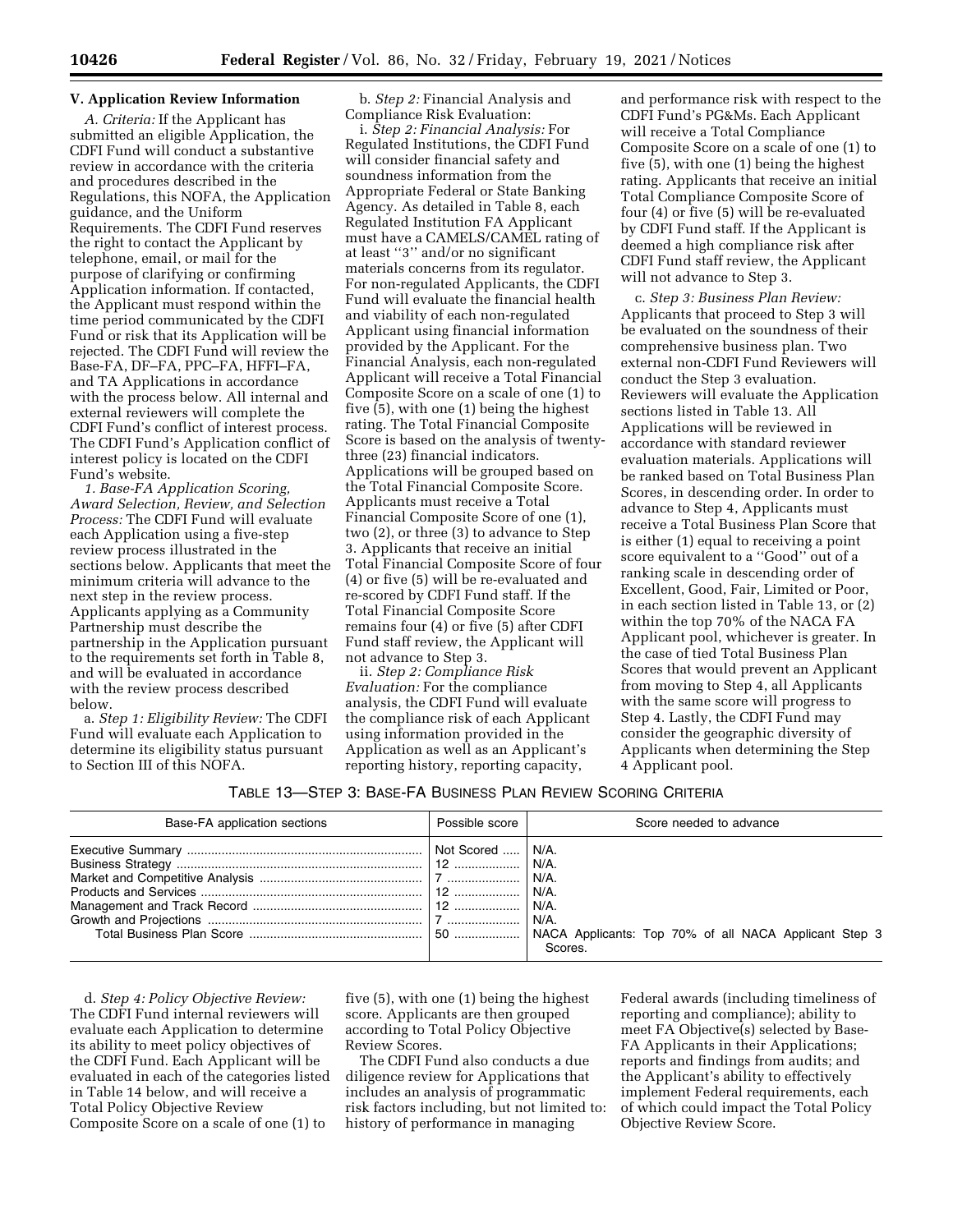| Section | Possible scores  | High score | Score needed<br>o advance |
|---------|------------------|------------|---------------------------|
|         | 1, 2, 3, 4, or 5 |            | N/A.<br>N/A.<br>N/A.      |
|         |                  |            | All Scores Advance.       |

TABLE 14—STEP 4: BASE-FA POLICY REVIEW SCORING CRITERIA

e. *Step 5: Award Amount Determination:* The CDFI Fund determines an award amount for each Application based on the Step 4 Total Policy Objective Review Score, the Applicant's request amount, and on certain other factors, including but not limited to, an Applicant's deployment track record, minimum award size, and funding availability. Award amounts may be reduced from the requested award amount as a result of this analysis. For NACA FA Applicants, the award cannot exceed 100% of the Applicant's total portfolio outstanding as of the Applicant's most recent historic fiscal year end.<sup>9</sup>

*2. Healthy Food Financing Initiative-FA (HFFI–FA) Application Scoring, Award Selection, Review, and Selection Process:* A CDFI Fund internal reviewer will evaluate each HFFI–FA Application associated with a Base-FA Application that progresses to Step 4 of the FA Application review process. The reviewer will evaluate the Application sections listed in Table 15 and assign a Total HFFI- FA Score up to 60 points. The CDFI Fund will make awards to the highest scoring Applicants first. All Applications will be reviewed in accordance with standard reviewer evaluation materials. Applicants that fail to receive a Base-FA award will not be considered for a HFFI–FA award.

The CDFI Fund conducts additional levels of due diligence for Applications that are under consideration for an HFFI–FA award. Award amounts may be reduced from the requested award amount as a result of this analysis. The CDFI Fund may reduce awards sizes from requested amounts based on certain variables, including but not limited to, an Applicant's loan disbursement activity, total portfolio outstanding, or compliance with prior HFFI–FA awards. Lastly, the CDFI Fund may consider the geographic diversity of Applicants when making its funding decisions.

## TABLE 15—STEP 4 HFFI–FA APPLICATION SCORING CRITERIA

| Sections | Possible score |
|----------|----------------|
|          |                |
|          | 15             |
|          |                |
|          |                |

*3. Persistent Poverty Counties— Financial Assistance (PPC–FA) Application Scoring, Award Selection, Review, and Selection Process:* A CDFI Fund internal reviewer will evaluate the PPC–FA request of each associated Base-FA Application that progresses to Step 4 of the FA Application review process. PPC–FA requests are not scored. PPC–FA award amounts will be determined based on the total number of eligible Applicants and funding availability, the Applicant's requested amount, and on certain factors, including but not limited to, an Applicant's overall portfolio size, historical track record of deployment in

PPC, pipeline of projects in PPC, minimum award size, and funding availability. Applicants that fail to receive a Base-FA award will not be considered for a PPC–FA award.

*4. Disability Funds-Financial Assistance (DF–FA) Application Scoring, Award Selection, Review, and Selection Process:* A CDFI Fund internal reviewer will evaluate each DF–FA Application associated with a Base-FA Application that progresses to Step 4 of the FA Application review process. The reviewer will evaluate the Application and assign a Total DF- FA Score on a scale of one (1) to three (3), with one (1) being the highest score. Applicants are

then grouped according to Total DF- FA Score. All Applications will be reviewed in accordance with standard reviewer evaluation materials. Applicants that fail to receive a Base-FA award will not be considered for a DF– FA award. Award amounts will be determined on the basis of the Total DF–FA Score, the Applicant's requested amount, and on certain factors, including but not limited to, an Applicant's deployment track record, minimum award size, and funding availability. Award amounts may be reduced from the requested award amount as a result of this analysis. The

<sup>9</sup>For the purposes of this NOFA, an Applicant's most recent historic fiscal year end is determined as follows.

<sup>(</sup>A) Applicants with a 3/31 fiscal year end date will treat FY 2020 as their most recent historic fiscal year and FY 2021 as their current year.

<sup>(</sup>B) Applicants with a 6/30 fiscal year end date will treat FY 2020 as their most recent historic fiscal year and FY 2021 as their current year.

<sup>(</sup>C) Applicants with a 9/30 fiscal year end date and a completed FY 2020 audit will treat FY 2020 as their most recent historic fiscal year and FY 2021 as their current year.

<sup>(</sup>D) Applicants with a 9/30 fiscal year end date but without a completed FY 2020 audit will treat FY 2019 as their most recent historic fiscal year and FY 2020 as their current year.

<sup>(</sup>E) Applicants with a 12/31 fiscal year end date, with or without a completed FY 2020 audit, will treat FY 2019 as their most recent historic fiscal year and FY 2020 as their current year.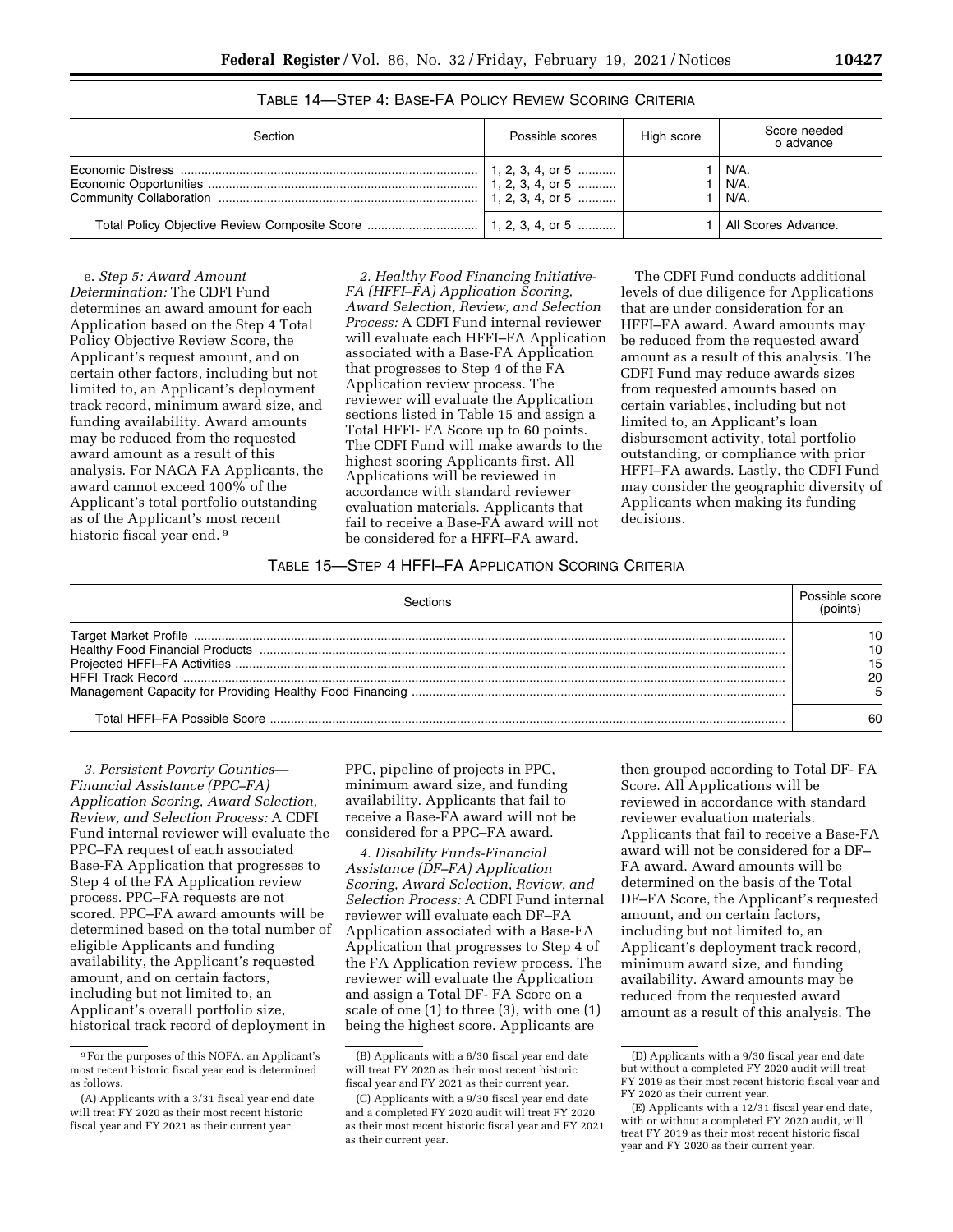CDFI Fund will make awards to the highest scoring Applicants first.

TABLE 16—STEP 3 DF–FA APPLICATION SCORING CRITERIA

| Section | Possible<br>scores | High score |
|---------|--------------------|------------|
|         | 1, 2, or $3$       |            |
|         | 1, 2, or $3$       |            |

*5. Technical Assistance (TA) Application Scoring, Award Selection, Review, and Selection Process:* The CDFI Fund will evaluate each Application to determine its eligibility pursuant to Section III of this NOFA. If the Application satisfies the eligibility criteria, the CDFI Fund will evaluate the TA Application. Sponsoring Entity or Emerging CDFI Applicants must receive a rating of Low Risk or Medium Risk in Section I of the TA Business Plan Review to progress to Section II of the TA Business Plan Review. Sponsoring Entity, or Emerging CDFI Applicants that receive a rating of High Risk in Section I of the TA Business Plan Review will not be considered for an award. Section I of the TA Business Plan Review is not applicable for

Certified CDFI Applicants. Sponsoring Entity, Emerging CDFI, and Certified CDFI Applicants must receive a rating of Low Risk or Medium Risk in Section II of the TA Business Plan Review to be considered for an award. Applicants that receive a rating of High Risk in Section II of the TA Business Plan Review will not be considered for an award.

An Applicant that is a Certified CDFI will be evaluated on the demonstrated need for TA funding to build the CDFI's capacity, further the Applicant's strategic goals, and achieve impact within the Applicant's Target Market. An Applicant that is an Emerging CDFI will be evaluated on the Applicant's demonstrated capability and plan to achieve CDFI certification within three

## TABLE 17—TA BUSINESS PLAN REVIEW

years, or if a prior Recipient, the certification PG&M stated in its prior Assistance Agreement. An Applicant that is an Emerging CDFI will also be evaluated on its demonstrated need for TA funding to build the CDFI's capacity and further its strategic goals. An Applicant that is a Sponsoring Entity will be rated on its demonstrated capability to create a separate legal entity within one year that will achieve CDFI certification within four years. An Applicant that is a Sponsoring Entity will also be rated on its demonstrated need for TA funding to build the CDFI's capacity and further its strategic goals.

The CDFI Fund will rate each part of the TA Business Plan Review as indicated in Table 17.

| Business plan review component                                                         | Applicant type                                                                                                                                                                           | Ratings                                 |
|----------------------------------------------------------------------------------------|------------------------------------------------------------------------------------------------------------------------------------------------------------------------------------------|-----------------------------------------|
| Section I:<br>Primary Mission<br>Financing Entity<br>Target Market                     | Sponsoring Entity and Emerging CDFI Applicants<br>Sponsoring Entity and Emerging CDFI Applicants                                                                                         | Low Risk, Medium Risk, or High<br>Risk. |
| Development Services<br>Section II:                                                    | Sponsoring Entity and Emerging CDFI Applicants                                                                                                                                           |                                         |
| Target Market Needs & Strat-<br>egy.<br>Organizational Capacity<br>Management Capacity | Sponsoring Entity, Emerging CDFI, and Certified Applicants<br>Sponsoring Entity, Emerging CDFI, and Certified Applicants.<br>Sponsoring Entity, Emerging CDFI, and Certified Applicants. | Low Risk, Medium Risk, or High<br>Risk. |

Each TA Application will be evaluated by one internal CDFI Fund reviewer. All Applications will be reviewed in accordance with CDFI Fund standard reviewer evaluation materials for the Business Plan Review.

The CDFI Fund conducts additional levels of due diligence for Applications that are under consideration for an award. This due diligence includes an analysis of programmatic and financial risk factors including, but not limited to, financial stability, history of performance in managing Federal awards (including timeliness of reporting and compliance), reports and findings from audits, and the Applicant's ability to effectively

implement Federal requirements. The CDFI Fund will also evaluate the compliance risk of each Applicant using information provided in the Application as well as an Applicant's reporting history, reporting capacity, and performance risk with respect to the CDFI Fund's PG&Ms. Each Applicant will receive a Total Compliance Composite Score on a scale of one (1) to five (5), with one (1) being the highest rating. Applicants that receive an initial Total Compliance Composite Score of four (4) or five (5) will be re-evaluated by CDFI Fund staff. If the Applicant is deemed a high compliance risk after CDFI staff review, the Applicant will not be considered for an award. The

CDFI Fund will also evaluate the Applicant's ability to meet certification criteria of being a legal entity and a nongovernment entity. Award amounts may be reduced as a result of the due diligence analysis in addition to consideration of the Applicant's funding request and similar factors. Lastly, the CDFI Fund may consider the geographic diversity of Applicants when making its funding decisions.

*6. Regulated Institutions:* The CDFI Fund will consider safety and soundness information from the Appropriate Federal or State Banking Agency. If the Applicant is a CDFI Depository Institution Holding Company, the CDFI Fund will consider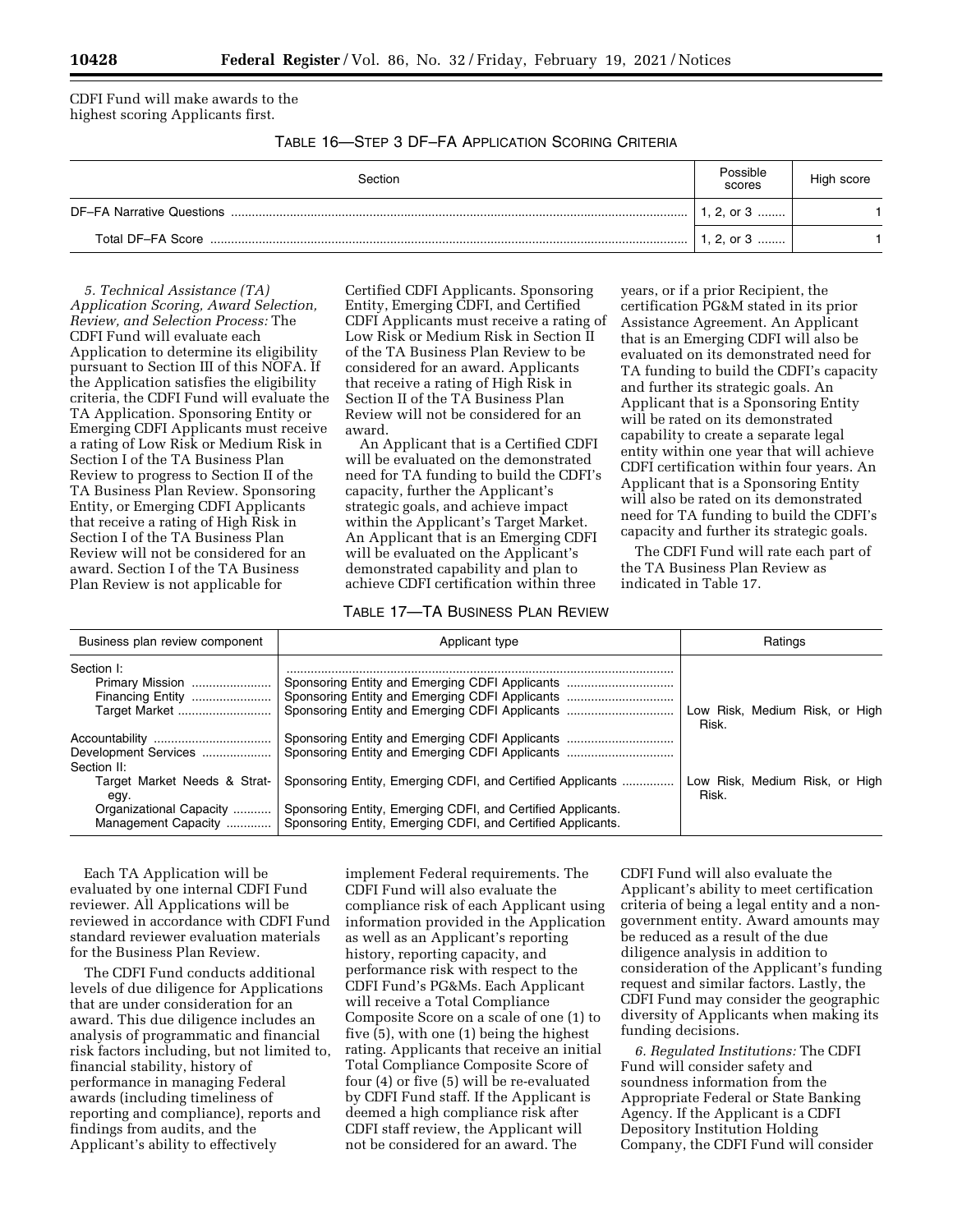information provided by the Appropriate Federal or State Banking Agencies about both the CDFI Depository Institution Holding Company and the Certified CDFI Subsidiary Insured Depository Institution that will expend and carry out the award. If the Appropriate Federal or State Banking Agency identifies safety and soundness concerns, the CDFI Fund will assess whether such concerns cause or will cause the Applicant to be incapable of undertaking the activities for which funding has been requested.

7. Non-Regulated Institutions:

The CDFI Fund must ensure, to the maximum extent practicable, that Recipients which are non-regulated CDFIs are financially and managerially sound, and maintain appropriate internal controls (12 U.S.C. 4707(f)(1)(A) and 12 CFR 1805.800(b)). Further, the CDFI Fund must determine that an Applicant's capacity to operate as a CDFI and its continued viability will not be dependent upon assistance from the CDFI Fund (12 U.S.C. 4704(b)(2)(A)). If it is determined that the Applicant is incapable of meeting these requirements, the CDFI Fund reserves the right to deem the Applicant ineligible or terminate the award.

*B. Anticipated Award Announcement:*  The CDFI Fund anticipates making NACA Program award announcement before September 30, 2021. However, the anticipated award Announcement Date is subject to change without notice.

*C. Application Rejection:* The CDFI Fund reserves the right to reject an Application if information (including administrative errors) comes to the CDFI Fund's attention that: Adversely affects an Applicant's eligibility for an award; Adversely affects the Recipient's certification as a CDFI (to the extent that the award is conditional upon CDFI certification); adversely affects the CDFI Fund's evaluation or scoring of an Application; or indicates fraud or mismanagement on the Applicant's part. If the CDFI Fund determines any portion of the Application is incorrect in a material respect, the CDFI Fund reserves the right, in its sole discretion, to reject the Application. The CDFI Fund reserves the right to change its eligibility and evaluation criteria and procedures, if the CDFI Fund deems it appropriate. If the changes materially affect the CDFI Fund's award decisions, the CDFI Fund will provide information about the changes through its website. The CDFI Fund's award decisions are final, and there is no right to appeal decisions.

*D. External Non-CDFI Fund Reviewers:* All external non-CDFI Fund

reviewers are selected based on criteria that includes a professional background in community and economic development finance, and experience reviewing the financial statements of all CDFI institution types. Reviewers must complete the CDFI Fund's conflict of interest process and be approved by the CDFI Fund. The CDFI Fund's Application reader conflict of interest policy is located on the CDFI Fund's website.

## **VI. Federal Award Administration Information**

*A. Award Notification:* Each successful Applicant will receive an email ''notice of award'' notification from the CDFI Fund stating that its Application has been approved for an award. Each Applicant not selected for an award will receive an email stating that a debriefing notice has been provided in its AMIS account.

*B. Assistance Agreement:* Each Applicant selected to receive an award must enter into an Assistance Agreement with the CDFI Fund in order to receive a payment(s). The Assistance Agreement will set forth the award's terms and conditions, including but not be limited to the: (i) Award amount; (ii) award type; (iii) award uses; (iv) eligible use of funds; (v) PG&Ms; and (vi) reporting requirements. FA Assistance Agreements have three-year Periods of Performance. TA Assistance Agreements have two-year Periods of Performance for Certified CDFIs, three-year Periods of Performance for Emerging CDFIs, and four-year Periods of Performance for Sponsoring Entity Recipients. Upon creation of the Emerging CDFI, the Sponsoring Entity must request the CDFI Fund to amend the Assistance Agreement and add the Emerging CDFI as a party thereto. The Emerging CDFI, as co-Recipient, will be subject to all of the terms and conditions of the Assistance Agreement, including all PG&Ms.

*1. Certificate of Good Standing:* All FA and TA Recipients that are not Regulated Institutions will be required to provide the CDFI Fund with a certificate of good standing from the secretary of state for the Recipient's jurisdiction of formation prior to closing. This certificate can often be acquired online on the secretary of state website for the Recipient's jurisdiction of formation and must generally be dated within 180 days prior to the date the Recipient executes the Assistance Agreement. Due to potential backlogs in state government offices, Applicants are advised to submit requests for certificates of good standing no later

than 60 days after they submit their Applications.

*2. Closing:* Pursuant to the Assistance Agreement, there will be an initial closing at which point the Assistance Agreement and related documents will be properly executed and delivered, and an initial payment of FA or TA may be made. The first payment is the estimated amount of the award that the Recipient states in its Application that it will use for eligible FA or TA activities in the first 12 months after the award announcement. The CDFI Fund reserves the right to increase the first payment amount on any award to ensure that any subsequent payments are at least \$25,000 for FA and \$5,000 for TA awards.

The CDFI Fund will minimize the time between the Recipient incurring costs for eligible activities and award payment(s) in accordance with the Uniform Requirements. Advanced payments for eligible activities will occur no more than one year in advance of the Recipient incurring costs for the eligible activities. Following the initial closing, there may be subsequent closings involving additional award payments. Any documentation in addition to the Assistance Agreement that is connected with such subsequent closings and payments shall be properly executed and timely delivered by the Recipient to the CDFI Fund.

*3. Requirements Prior to Entering into an Assistance Agreement:* If, prior to entering into an Assistance Agreement, information (including administrative errors) comes to the CDFI Fund's attention that: Adversely affects the Recipient's eligibility for an award; adversely affects the Recipient's certification as a CDFI (to the extent that the award is conditional upon CDFI certification); adversely affects the CDFI Fund's evaluation of the Application; indicates that the Recipient is not in compliance with any requirement listed in the Uniform Requirements; indicates that the Recipient is not in compliance with a term or condition of a prior CDFI Fund award; indicates the Recipient has failed to execute and return a prior round Assistance Agreement to the CDFI Fund within the CDFI Fund's deadlines; or indicates fraud or mismanagement on the Recipient's part, the CDFI Fund may, in its discretion and without advance notice to the Recipient, terminate the award or take such other actions as it deems appropriate. The CDFI Fund reserves the right, in its sole discretion, to rescind an award if the Recipient fails to return the Assistance Agreement, signed by the Authorized Representative of the Recipient, and/or provide the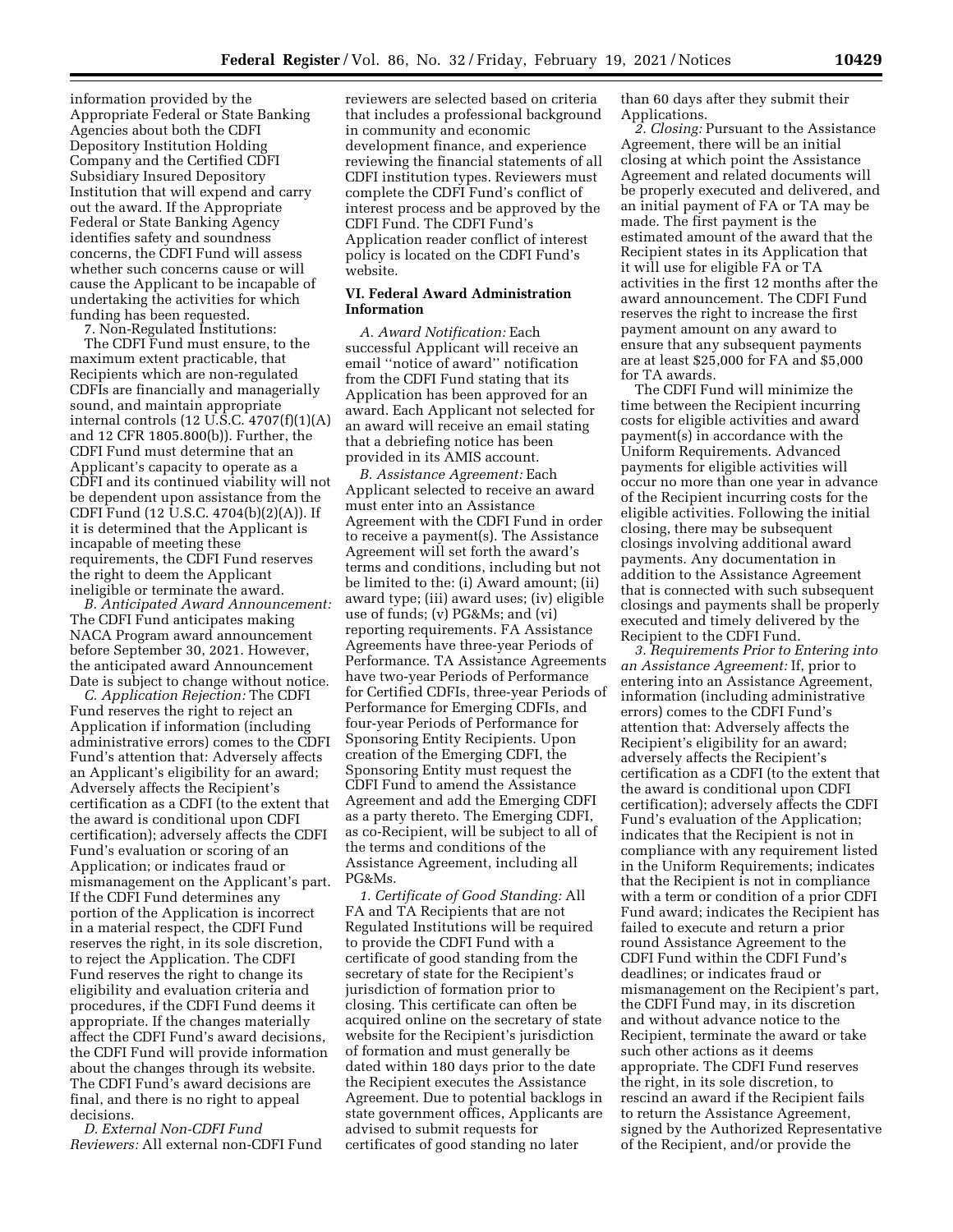CDFI Fund with any requested documentation, within the CDFI Fund's deadlines.

In addition, the CDFI Fund reserves the right, in its sole discretion, to terminate and rescind the Assistance

Agreement and the award made under this NOFA pending the criteria described in the following table:

٠

# TABLE 18—REQUIREMENTS PRIOR TO EXECUTING AN ASSISTANCE AGREEMENT

| Requirement                                           | Criteria                                                                                                                                                                                                                                                                                                                                                                                                                                                                                                                                                                                                                                                                                                                                                                                                                  |
|-------------------------------------------------------|---------------------------------------------------------------------------------------------------------------------------------------------------------------------------------------------------------------------------------------------------------------------------------------------------------------------------------------------------------------------------------------------------------------------------------------------------------------------------------------------------------------------------------------------------------------------------------------------------------------------------------------------------------------------------------------------------------------------------------------------------------------------------------------------------------------------------|
| Failure to meet reporting re-<br>quirements.          | • If a Recipient received a prior award under any CDFI Fund program and is not in compliance with the reporting<br>requirements of the previously executed agreement(s), the CDFI Fund may delay entering into an Assistance<br>Agreement or disbursing an award until such reporting requirements are met. If the Recipient is unable to meet<br>the requirement(s) within the timeframe specified by the CDFI Fund, the CDFI Fund may terminate and rescind<br>the Assistance Agreement and the award made under this NOFA.<br>• The automated systems the CDFI Fund uses only acknowledge a report's receipt and are not a determination                                                                                                                                                                               |
| Failure to maintain CDFI cer-<br>tification.          | of meeting reporting requirements.<br>• An FA Recipient must be a Certified CDFI.<br>• If an FA Recipient fails to maintain CDFI certification, the CDFI Fund will terminate and rescind the Assistance<br>Agreement and the award made under this NOFA.<br>• If a TA Recipient is a Certified CDFI at the time of award announcement, it must maintain CDFI certification.<br>• If a Certified CDFI TA Recipient fails to maintain CDFI certification, the CDFI Fund may terminate and rescind<br>the Assistance Agreement and the award made under this NOFA.                                                                                                                                                                                                                                                           |
| Pending resolution of non-<br>compliance.             | • The CDFI Fund will delay entering into an Assistance Agreement with a Recipient that has pending noncompli-<br>ance issues with any of its previously executed CDFI award agreement(s), if the CDFI Fund has not yet made<br>a final compliance determination.<br>• If the Recipient is unable to satisfactorily resolve the compliance issues, the CDFI Fund may terminate and re-<br>scind the Assistance Agreement and the award made under this NOFA.                                                                                                                                                                                                                                                                                                                                                               |
| Noncompliance or default<br>status.                   | • If, at any time prior to entering into an Assistance Agreement, the CDFI Fund determines that a Recipient is<br>noncompliant or found in default with any previously executed award agreement(s), and the CDFI Fund has<br>provided written notification that the Recipient is ineligible to apply for or receive any future awards or alloca-<br>tions for a time period specified by the CDFI Fund in writing, the CDFI Fund may delay entering into an Assist-<br>ance Agreement until the Recipient has cured the noncompliance by taking actions the CDFI Fund has speci-<br>fied within such specified timeframe. If the Recipient is unable to cure the noncompliance within the specified<br>timeframe, the CDFI Fund may terminate and rescind the Assistance Agreement and the award made under<br>this NOFA. |
| Compliance with Federal civil<br>rights requirements. | • If prior to entering into an Assistance Agreement under this NOFA, the Recipient receives a final determination,<br>made within the last three years, in any proceeding instituted against the Recipient in, by, or before any court,<br>governmental, or administrative body or agency, declaring that the Recipient has violated the following laws:<br>Title VI of the Civil Rights Act of 1964, as amended (42 U.S.C. 2000d); Section 504 of the Rehabilitation Act of<br>1973 (29 U.S.C. 794); the Age Discrimination Act of 1975, (42 U.S.C. 6101–6107), and Executive Order 13166,<br>Improving Access to Services for Persons with Limited English Proficiency, the CDFI Fund will terminate and<br>rescind the Assistance Agreement and the award made under this NOFA.                                        |
|                                                       | • The Do Not Pay Business Center was developed to support Federal agencies in their efforts to reduce the<br>number of improper payments made through programs funded by the Federal government.<br>• The CDFI Fund reserves the right, in its sole discretion, to rescind an award if the Recipient (or Affiliate of a<br>Recipient) determined to be ineligible based on data in the Do Not Pay database.                                                                                                                                                                                                                                                                                                                                                                                                               |
| Safety and soundness                                  | • If it is determined the Recipient is, or will be, incapable of meeting its award obligations, the CDFI Fund will<br>deem the Recipient to be ineligible, or require it to improve its safety and soundness prior to entering into an<br>Assistance Agreement.                                                                                                                                                                                                                                                                                                                                                                                                                                                                                                                                                           |

| C. Reporting:                     | Performance, the CDFI Fund may collect Report with the following components |                                  |
|-----------------------------------|-----------------------------------------------------------------------------|----------------------------------|
| 1. Reporting requirements: On an  | information from each Recipient                                             | (Annual Reporting Requirements): |
| annual basis during the Period of | including, but not limited to, an Annual                                    |                                  |

TABLE 19—ANNUAL REPORTING REQUIREMENTS \*

| Financial Statement Audit Report (Non-profit<br>Recipient including Insured Credit Unions and<br>State-Insured Credit Unions). | A Non-profit Recipient (including Insured Credit Unions and State-Insured Credit Unions) must<br>submit a Financial Statement Audit (FSA) Report in AMIS, along with the Recipient's state-<br>ment of financial condition audited or reviewed by an independent certified public account-<br>ant, if any are prepared. |  |
|--------------------------------------------------------------------------------------------------------------------------------|-------------------------------------------------------------------------------------------------------------------------------------------------------------------------------------------------------------------------------------------------------------------------------------------------------------------------|--|
|                                                                                                                                | Under no circumstances should this be construed as the CDFI Fund requiring the Recipient to<br>conduct or arrange for additional audits not otherwise required under Uniform Requirements<br>or otherwise prepared at the request of the Recipient or parties other than the CDFI Fund.                                 |  |
| Financial Statement Audit Report (For-Profit Re-<br>cipient).                                                                  | For-profit Recipients must submit an FSA Report in AMIS, along with the Recipient's state-<br>ment of financial condition audited or reviewed by an independent certified public account-<br>ant.                                                                                                                       |  |
| Financial Statement Audit Report (Depository<br>Institution Holding Company and Insured De-<br>pository Institution).          | If the Recipient is a Depository Institution Holding Company or an Insured Depository Institu-<br>tion, it must submit a FSA Report in AMIS.                                                                                                                                                                            |  |

<u>—</u>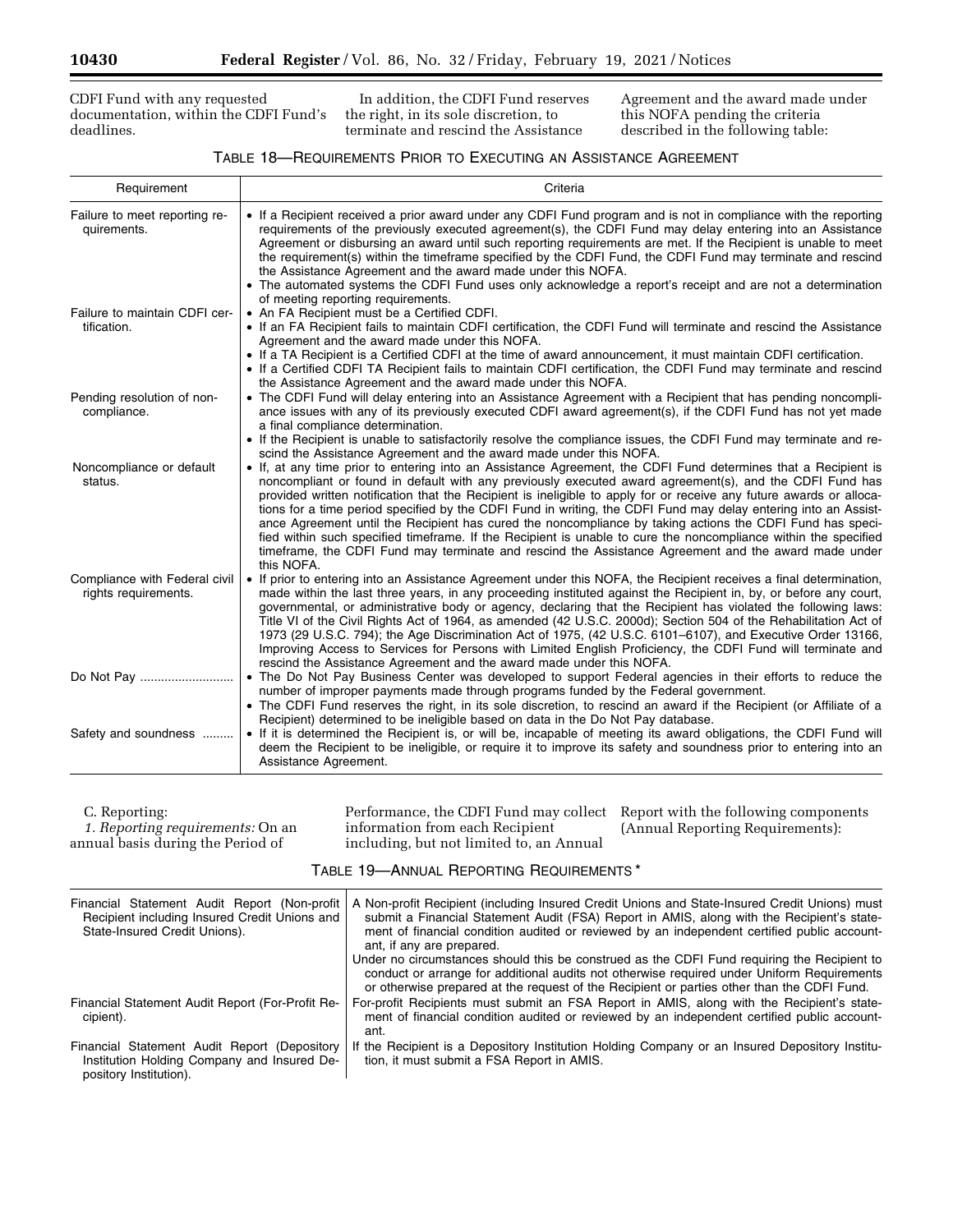| Financial Statement Audit Report (Sponsoring<br>Entities).     | A Sponsoring Entity must submit a FSA Report in AMIS, along with a statement of financial<br>condition audited or reviewed by an independent certified public accountant, if any are pre-<br>pared.                                                                                                                                                                                                                                                                                                                                                                                             |
|----------------------------------------------------------------|-------------------------------------------------------------------------------------------------------------------------------------------------------------------------------------------------------------------------------------------------------------------------------------------------------------------------------------------------------------------------------------------------------------------------------------------------------------------------------------------------------------------------------------------------------------------------------------------------|
|                                                                | Under no circumstances should this be construed as the CDFI Fund requiring the Sponsoring<br>Entity to conduct or arrange for additional audits not otherwise required under Uniform Re-<br>quirements or otherwise prepared at the request of the Sponsoring Entity or parties other<br>than the CDFI Fund.                                                                                                                                                                                                                                                                                    |
| Single Audit Report (Non-Profit Recipients, if<br>applicable). | A non-profit Recipient must complete an annual Single Audit pursuant to the Uniform Require-<br>ments (see 2 CFR Subpart F-Audit Requirements) if it expends \$750,000 or more in Federal<br>awards in its fiscal year, or such other dollar threshold established by OMB pursuant to 2<br>CFR 200.501. If a Single Audit is required, it must be submitted electronically to the Federal<br>Audit Clearinghouse (FAC) (see 2 CFR Subpart F-Audit Requirements in the Uniform Re-<br>quirements) and optionally through AMIS.                                                                   |
| Transaction Level Report (TLR)                                 | The Recipient must submit a TLR to the CDFI Fund through AMIS.<br>If the Recipient is a Depository Institution Holding Company that deploys all or a portion of its<br>Financial Assistance through its Subsidiary CDFI Insured Depository Institution, that Sub-<br>sidiary CDFI Insured Depository Institution must also submit a TLR. Furthermore, if the De-<br>pository Institution Holding Company itself deploys any portion of the Financial Assistance,<br>the Depository Institution Holding Company must submit a TLR.<br>The TLR is not required for TA Recipients.                 |
|                                                                | The Recipient must submit the Uses of Award Report to the CDFI Fund in AMIS.<br>If the Recipient is a Depository Institution Holding Company that deploys all or a portion of its<br>Financial Assistance through its Subsidiary CDFI Insured Depository Institution, that Sub-<br>sidiary CDFI Insured Depository Institution must also submit a Uses of Award Report. Fur-<br>thermore, if the Depository Institution Holding Company itself deploys any portion of the Fi-<br>nancial Assistance, the Depository Institution Holding Company must submit a Uses of<br>Award Report.          |
|                                                                | The Recipient must submit the Performance Progress Report through AMIS.<br>If the Recipient is a Depository Institution Holding Company that deploys all or a portion of its<br>Financial Assistance through its Subsidiary CDFI Insured Depository Institution, that Sub-<br>sidiary CDFI Insured Depository Institution must also submit a Performance Progress Re-<br>port. Furthermore, if the Depository Institution Holding Company itself deploys any portion of<br>the Financial Assistance, the Depository Institution Holding Company must submit a Per-<br>formance Progress Report. |

TABLE 19—ANNUAL REPORTING REQUIREMENTS \*—Continued

\* Personally Identifiable Information (PII) is information, which if lost, compromised, or disclosed without authorization, could result in substantial harm, embarrassment, inconvenience, or unfairness to an individual. Although Applicants are required to enter addresses of individual borrowers/residents of Distressed Communities in AMIS, Applicants should *not* include the following PII for the individuals who received the Financial Products or Financial Services in AMIS or in the supporting documentation (*i.e.,* name of the individual, Social Security Number, driver's license or state identification number, passport number, Alien Registration Number, etc.). *This information should be redacted from all supporting documentation.* 

Each Recipient is responsible for the timely and complete submission of the Annual Reporting Requirements. Sponsoring Entities with co-Recipients will be informed of any changes to reporting obligations at the time the Emerging CDFI is joined to the Assistance Agreement. The CDFI Fund reserves the right to contact the Recipient and additional entities or signatories to the Assistance Agreement to request additional information and/or documentation. The CDFI Fund will use such information to monitor each Recipient's compliance with the requirements of the Assistance Agreement and to assess the impact of the NACA Program. The CDFI Fund reserves the right, in its sole discretion, to modify these reporting requirements, including increasing the scope and frequency of reporting, if it determines it to be appropriate and necessary; however, such reporting requirements will be modified only after notice to Recipients.

*2. Financial Management and Accounting:* The CDFI Fund will require

Recipients to maintain financial management and accounting systems that comply with Federal statutes, regulations, and the terms and conditions of the Federal award. These systems must be sufficient to permit the preparation of reports required by the CDFI Fund to ensure compliance with the terms and conditions of the NACA Program, including the tracing of funds to a level of expenditures adequate to establish that such funds have been used in accordance with Federal statutes, regulations, and the terms and conditions of the Federal award.

The cost principles used by Recipients must be consistent with Federal cost principles and support the accumulation of costs as required by the principles, and must provide for adequate documentation to support costs charged to the NACA Program award. In addition, the CDFI Fund will require Recipients to: Maintain effective internal controls; comply with applicable statutes, regulations, and the Assistance Agreement; evaluate and monitor compliance; take appropriate

action when not in compliance; and safeguard personally identifiable information.

#### **VII. Agency Contacts**

A. The CDFI Fund will respond to questions concerning this NOFA and the Application between the hours of 9:00 a.m. and 5:00 p.m. Eastern Time, starting on the date that the NOFA is published through the date listed in Table 1 and Table 12. The CDFI Fund strongly recommends Applicants submit questions to the CDFI Fund via an AMIS Service Request to the NACA Program, Office of Certification, Compliance Monitoring and Evaluation, or IT Help Desk. The CDFI Fund will post on its website responses to reoccurring questions received about the NOFA and Application. Other information regarding the CDFI Fund and its programs may be obtained from the CDFI Fund's website at *[http://](http://www.cdfifund.gov) [www.cdfifund.gov.](http://www.cdfifund.gov)* Table 20 lists CDFI Fund contact information: